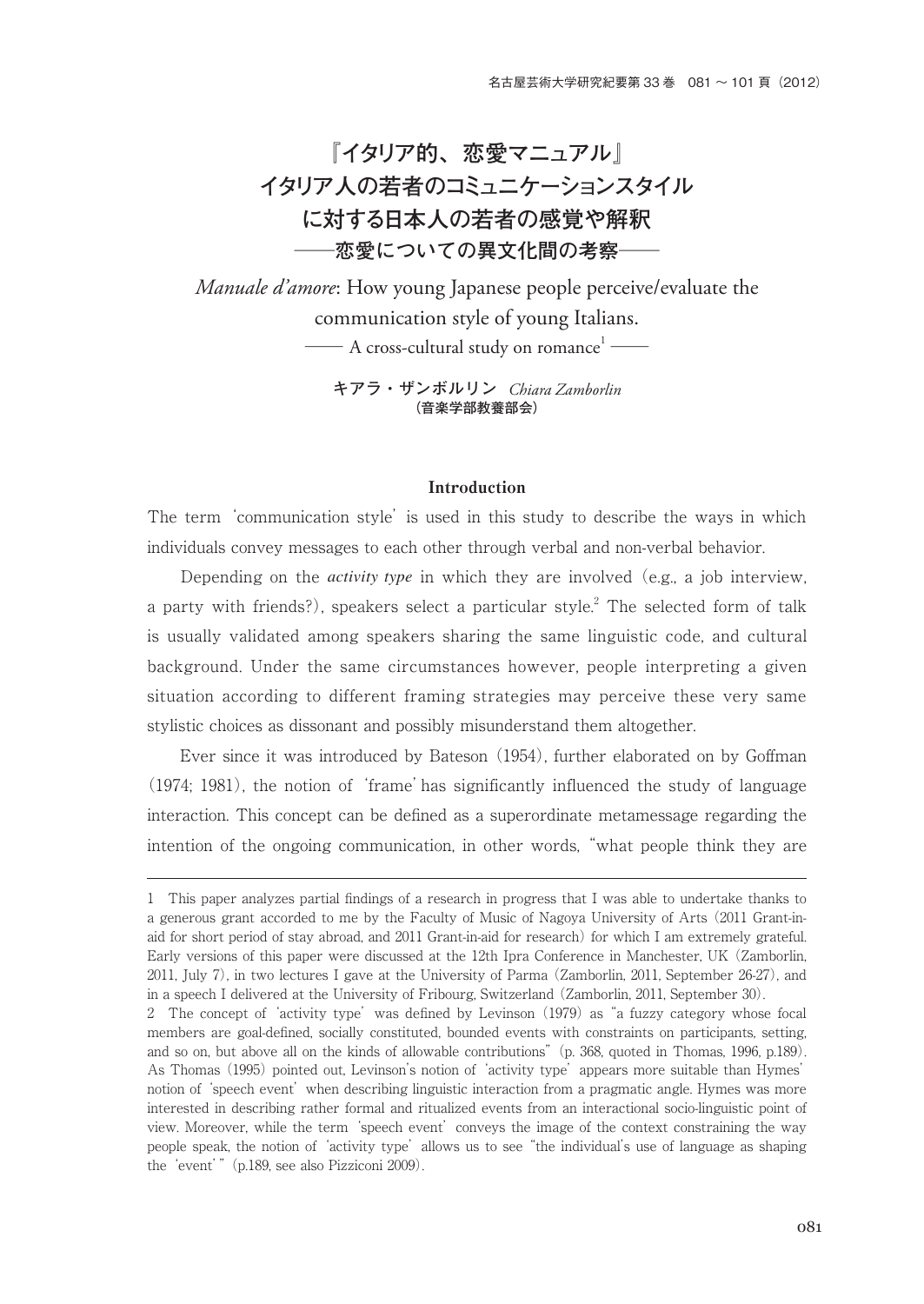*doing* when they talk to each other (i.e., are they joking, lecturing, or arguing? is this a fight or is it play?)" (Tannen, 1993, p. 6).

 In this paper I will explore a case of cross-cultural mismatch and re-framing stemming from dissimilar believes (i.e., ideologies) as to the way speakers are expected to behave when expressing feelings and thougts at the onset of a heterosexual romantic relationship. The study is based on a questionnaire I administered in some of my classes at Nagoya University of Arts (NUA), after showing the students an episode of *Manuale d'amore* ('The Manual of Love') by Giovanni Veronesi (2005), in Italian with Japanese subtitles. The movie, divided into four episodes of approximately 25 minutes each, is a typical contemporary Italian comedy starring popular actors. The episode I focused on is the first one, *L'innamoramento* ('Falling in Love'). It tells the story of Tommaso, a twenty-six-year-old Italian boy, who one day meets a girl of the same age named Giulia in Rome by accident. For Tommaso it is love at first sight, and for most of the plot we witness his fumbling attempts at approaching Giulia, who, in the beginning overtly avoids him, before eventually agreeing to become his friend and date him. Finally the girl is fascinated by Tommaso's frankness and tenderness. At the end of the story the two fall in love and get married.

 In the past few years I used the episode *L'innamoramento* in my Italian classes, with the purpose of showing the students an example of how young Italians may communicate their feelings of affection when falling in love (or, at least, when a boy is attracted to a girl and wants to get involved with her romantically). To my surprise I found that, despite showing a genuine interest in the story, which in general was considered hilarious and intriguing, many students admitted that they felt rather uncomfortable ("*iwakan ga kanjiru*," "*kimochi ga warui*," "*kowai*") with the "straightforwardness" of the protagonists, especially with Tommaso whose techniques of courtship were perceived as somewhat harassing, by both male and female students.

 I carried out informal interviews with four Italian native speakers familiar with the movie (in Italy it was a hit and many people have seen it), asking them to evaluate the credibility of the narration and the characters. From their responses I concluded that the story is convincing, and that the characters may be said to portray mainstream young Italians, notwithstanding the distinctive personalities of each of them. For example, a forty-eight-year-old Italian male participant, commented that in his view the male protagonist Tommaso was unquestionably true to life, although quite annoying. Having been asked why, he responded that Tommaso reminded him of himself when he was the same age.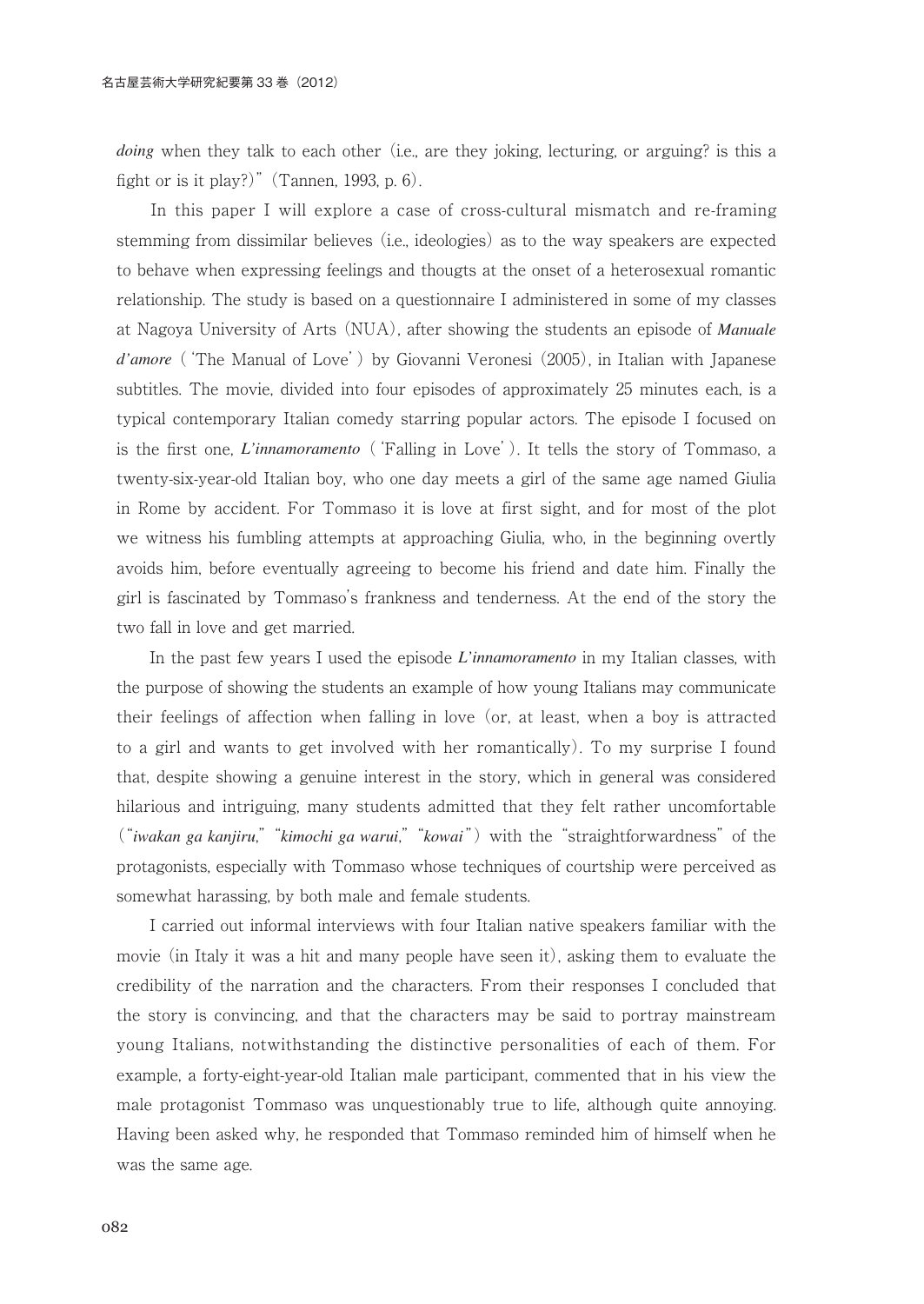I have also found the remarks of an Italian colleague of mine teaching Italian at a university in Tokyo to be quite significant. Upon learning that I was conducting a crosscultural study on *Manuale d'amore* this colleague told me that she had shown the episode *L'innamoramento* several times in her classes, and admitted to having been disappointed by the unexpected reactions she observed among her pupils, especially with regard to Tommaso whom most of the students defined without hesitation "a stalker," a definition she disagreed with (she was unaware that I had experienced the same perplexity at my students comments).

 Based on the above, I developed the following hypothesis which served as a starting point for the present research: There are situations, such as those recounted in *L'innamoramento*, in which the way speakers communicate their feelings may be perceived as too explicit by Japanese people, presumably due to different values put into operation while building rapport. I assumed that by asking students to evaluate the communication style of the protagonists of the movie, some of the sociocultural values shaping their language ideology could be explored (see a definition of 'value' further on).

 Silverstein (1979) defined 'language ideology' as "any set of beliefs about language articulated by the users, as a rationalization or justification of perceived language structure and use" (quoted in Okamoto, 2004, p. 38). Based on the above Rumsey (1990) described language ideologies as "shared bodies of commonsense notions about the nature of language in the world" (p. 346). Woolard (1991) expanded Rumsey's definition incorporating "cultural conceptions not only of language and language variation, but [also] of the nature and purpose of communication, and of communicative behavior as an enactment of a collective order" (p. 235). With Pizziconi (2009) I describe ideology as "a particular constellation of moral values and norms of (verbal) behaviour," noticing that "when the same constellation of values is seen to be at work on a large scale we may indeed talk of culture, but this is subject to quantitative testing" (p. 228).

 My reasoning will proceed along these lines. As the analysis of my data is still underway, here I will mainly focus on the theoretical background of the research, reviewing some classical approaches to the description of cultural variations. I will highlight the categorizations traditionally used to describe the Japanese communication modes, since Japanese is the native language of my students, and therefore the values that could be considered as triggering the Japanese style are presumably the same values that may be shaping my students' ideology. In the analytic section I will explain the method I followed for collecting my data, and finally, in the discussion, I will report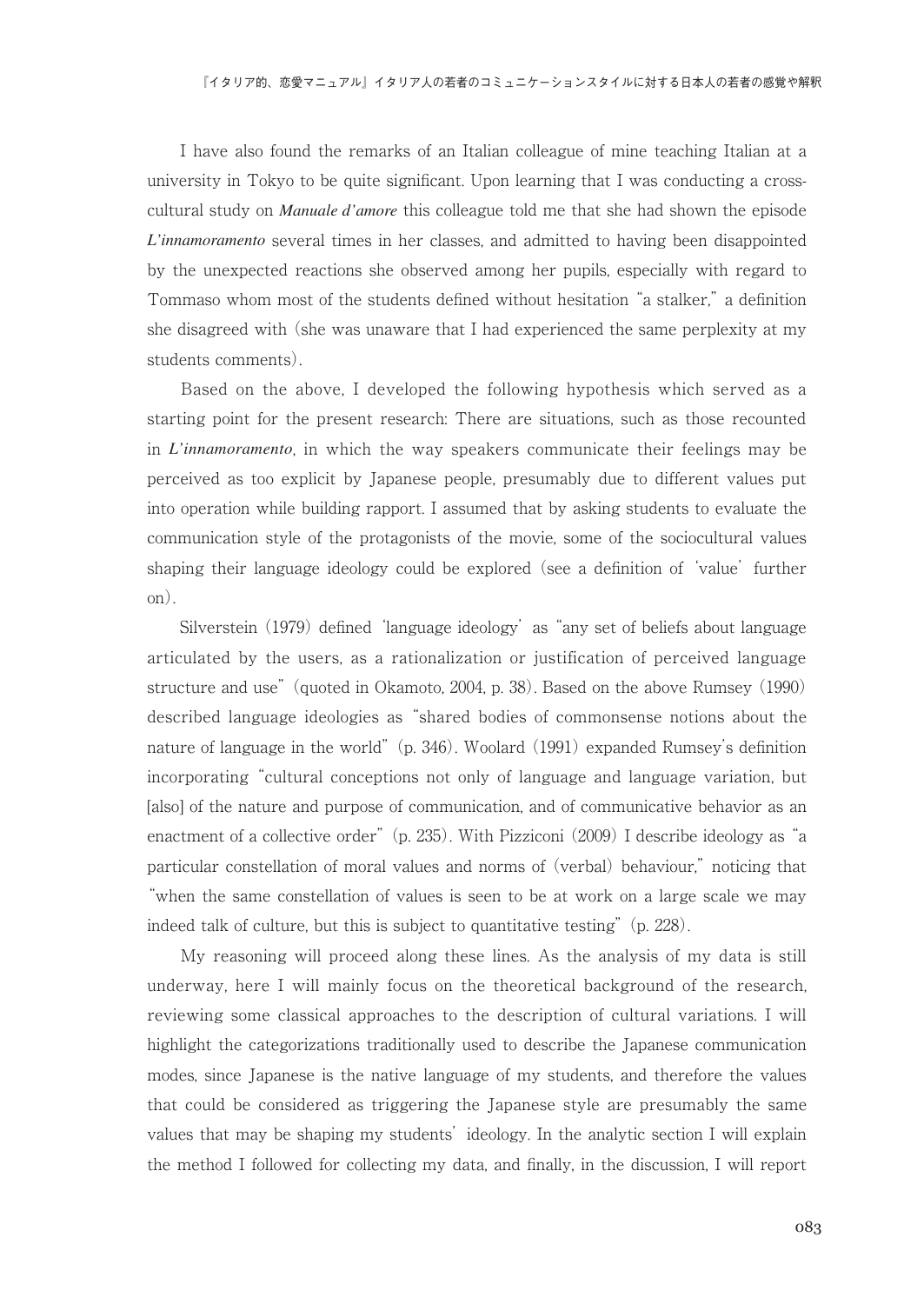on the results I have come up with so far.

#### Theoretical background

#### Cultural categorization and nihonjinron

To understand basic differences in communication style, Hall (1976) categorized a number of countries into high context (HC) versus low context (LC) cultures. Societies in HC cultures have been said to be characterized by well structured social hierarchy, and by the tendency not to always convey information explicitly, in view of the fact that listeners are expected to be able to understand the unsaid, relying on background knowledge. Conversely, in LC cultures, where the concern for social hierarchy does not constitute a salient trait, communication has been described as direct, based on true feelings/intentions, and characterized by the speakers' tendency to demand explanations when something remains unclear. Hall and Hall (1990) measured the degree of contextdependence among ten different cultures distributed in distinct geographical areas. Japan was placed at the top of the HC societies, followed by the Arab countries, Greece, Spain, Italy, England, France, North America, the Scandinavian countries, and the German-Speaking countries.

 In the plethora of linguistic and ethnographic accounts on Japan, the Japanese style has been iconized as highly context dependent, intuitive, strong in connotation and weak in denotation. In order to explain these traits, an impressive number of cultural code words has traditionally been used, among which we find'*ishin denshin*'('from mind to mind,'unspoken communication),'*sasshi*'('guessing' what the speaker means, reading between lines),'*honne* vs. *tatemae*'('true feelings'vs.'façade'),'*uchi* vs. *soto*'('in-group' vs.'out-group'). As for the core cultural values triggering such a style,'*amae*'(need for dependence on, and acceptance by the in-groups), empathy ('*omoiyari*'), desire for harmony (*'wa'*), etc. are called into play (Wierzbicka, 1997).

 The above key concepts have usually been explained as the product of a homogeneous society, and linked to its collectivistic nature. According to Hofstede (1980), for instance, the terms 'individualism vs. collectivism' are intended to describe the opposite degrees to which individuals are integrated into groups. On the individualistic side (IDV) we find societies in which the ties between people are not rigidly tight, and people are expected to look after themselves and their immediate family. On the opposite side we find societies in which individuals identify themselves as part of strong and cohesive in-groups from birth onward. In Hofstede's (2003) estimation, Japan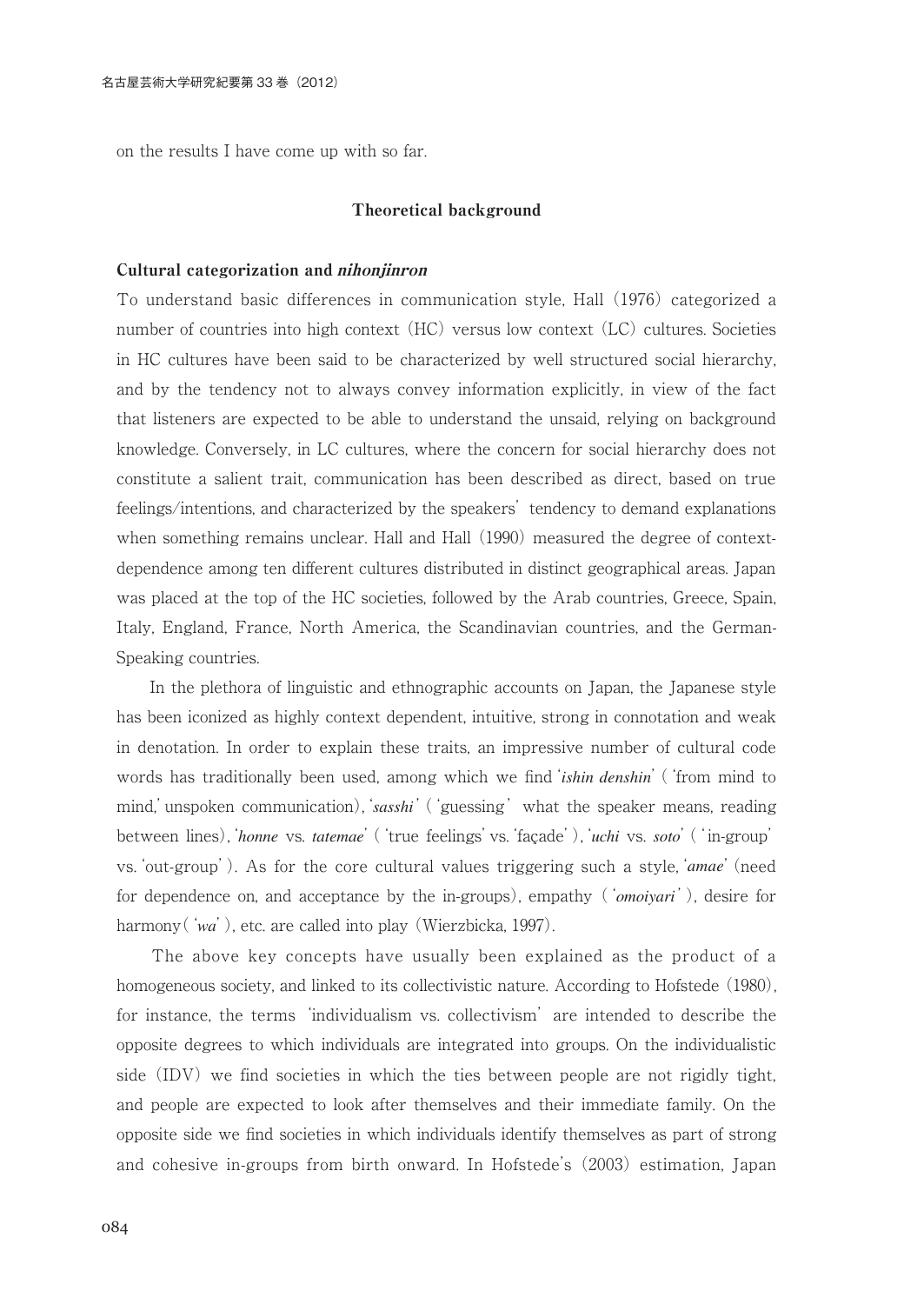stands out as a strongly collectivistic nation (IDV 40%), while Italy as a remarkably individualistic one (IDV over 70%, the average for the European Countries being less than 60%).

 Despite their apparent influence, Hofstede's descriptions/predictors of cultural behavior have been regarded as problematic in the literature on inter-cultural communication (see Bond et al., 2000, and M-S Kim, 2005, among others critics). For example, Holliday (2010) pointed out that Hofstede's categorizations rely on calculable behavioral formulae at a macro-level of analysis, being consistent with a particular theory of society, the structural-functionalist one (cf. Durkheim, 1933, *The division of labour in society*), which gives the impression of societies as solid objects. Accordingly, national cultures are treated as organic systems containing the complementary elements of every aspect of social life, such as social structure, social behavior, values and ideology.

 However, although this model, if treated heuristically, helps us to understand the structural features of societies, "its holistic incorporation of everything within a solid, describable system, if treated as the representation of the real world, presents problems" (p. 260). In other words, if a culture is considered collectivist, and any behavior within it is explained as determined by, or deviating from, its collectivistic nature, this picture creates an essentialist description. Such essentialist pictures, as Holliday (2010) indicated, are prone to ethnocentrism because behavioral traits (e.g., direct communication vs. indirect communication, inclination to express viewpoints explicitly rather than inferentially, etc.), are easily traced as the prioritizing traits of a *culture*, leading to the underestimation of *personal choices*. Although categories such as "individualism vs. collectivism" claim to be neutral, in effect they run the risk of projecting an idealized Western self vs. a idealized non-Western Other. This ties in with the Western discourse of second language (especially ESL) education "where the perceived collectivistic cultures of 'non-native speakers' are chauvinistically imagined to be lacking in individualist abilities to think critically, to be autonomous, [and] to speak out" (Holliday, 2010, p. 260; see also Kumaravadivelu, 2003, and Murata, 2011).

 From the Japanese point of view, a similarly dichotomizing vision was expressed in a specular way by academics endorsing the framework of *nihonjinron* (i.e., the theories on the Japanese), which became popular during the 1960s and the 1970s. As indicated by Kubota (1998), among the representatives of this theories we find scholars from both Japan and the United States (cf. among others Benedict, 1946; Doi, 1971; Kindaichi, 1975; Nakane, 1967; Reischauer, 1978; Vogel, 1979) who wrote about the sociological,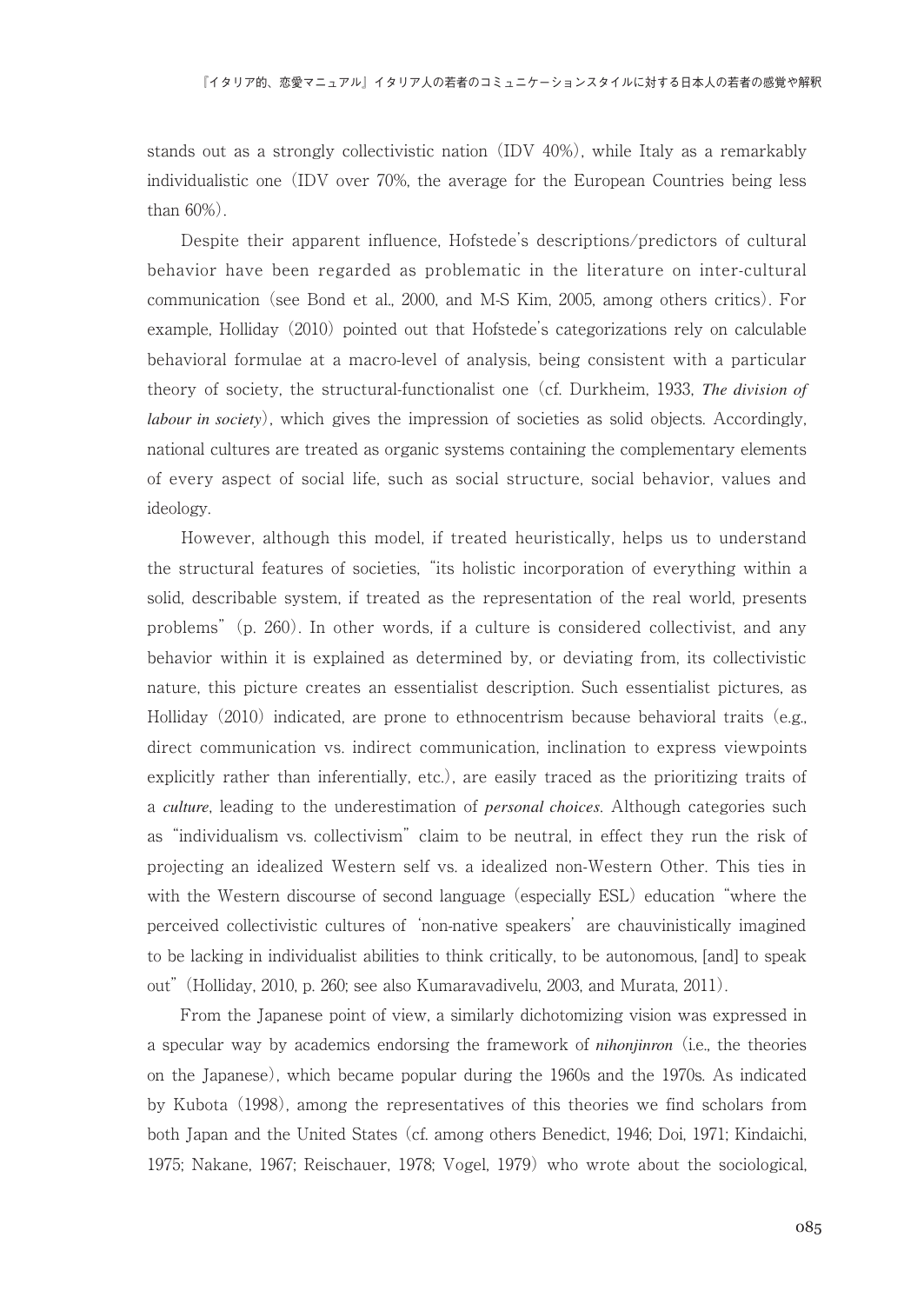psychological, and linguistic "uniqueness" of the Japanese people, characterizing the Japanese communication style in terms of taciturnity, in contrast to the Western mode (in particular the English language) which was described in terms of eloquence, dialectical logic, and rationality (Kubota, 1999).

 Since the 1980s however, critics have begun to argue that the ideological underpinnings of *nihonjinron* fostered ethnic and class uniformity, while disregarding diversity, and ignoring the existence of divergency and conflicts in the Japanese society (see for example Dale, 1986; Sugimoto & Mouer, 1982; Befu, 1987, 2001). As Okamoto and Shibamoto Smith (2004) pointed out, for instance, many aspects of Japanese sociolinguistic practices (e.g., the use of honorifics and self-reference address terms, female vs. male speech, voice pitch level, and a broad range of speech styles such as polite, unassertive, empathetic speech, etc.) have been superficially described as *inherent traits* of Japanese cultural behaviors, based on context-independent abstractly normative usage in Standard Japanese. However, in order to gain a better grasp of the Japanese society and culture, heterogeneity needs to be taken into account as well, examining the the normative usage of language as opposed to the real language practice of real speakers, also including into the concept of *real speaker* "women and men who are not by virtue of their age, class, regionality, sexual orientations or other characteristics identifiable as 'average' speakers" (Okamoto & Shibamoto Smith, 2004, p. 4).

#### Frames and values

More objective descriptions of communications styles would also take into account participants' interactional goals, individual perceptions and believes, without disregarding the undeniable super-system of cultural values into which they have been socialized. In the sub-section below, I will briefly review a study by Pizziconi (2009), which uses this approach.

 Pizziconi (2009), an Italian scholar based in London specializing in Japanese linguistic politeness, reports on an ethnographic interview carried out in Tokyo with two university students of linguistics, both native Japanese speakers: A male, Ken, and a female, Aya. In her interview, conducted in Japanese, the Italian linguist proposed to the interviewees that they discuss some instances of intercultural (mis)communication likely to occur between native and non native speakers of Japanese.

 One of the problems they focused on was the phenomenon of *deflected communication*, several variations of which Pizziconi herself had experienced many times in Japan (the same, incidentally, holds true for this writer). This is how Pizziconi (2009) describes the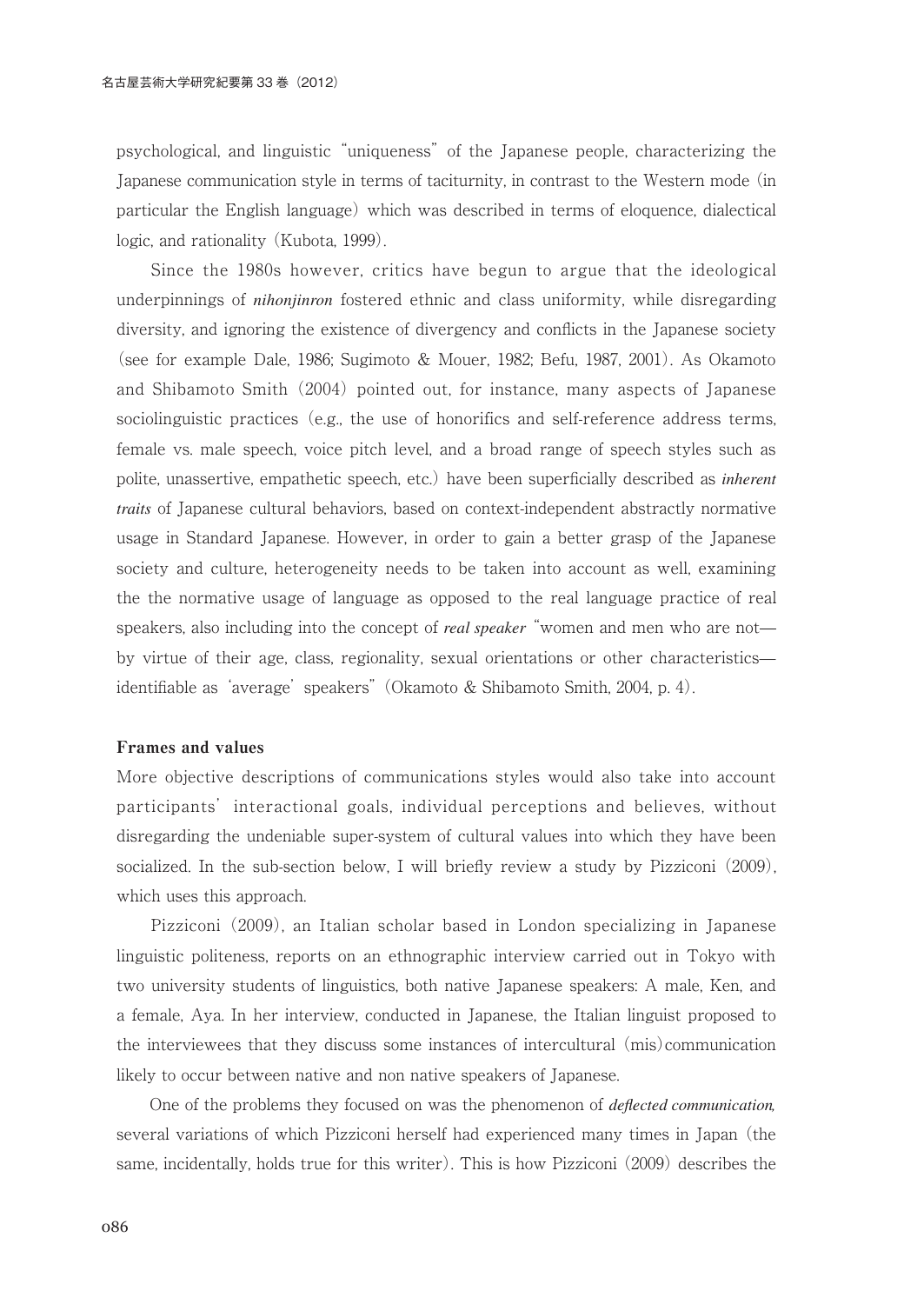dynamics of the phenomenon:

The common thread in these episodes is a situation with three participants: myself and two other speakers of Japanese, one of whom is my friend and the other someone unknown to both (hospital or hotel personnel), or acquaintances of my friend to whom I have just been introduced. In these situations, the third participant does not address me (or does not reply to me) directly, but speaks to or about me addressing my friend instead (note that I do not have particular communicative problems in ordinary daily conversations in Japanese). (p. 231)

 The interviewees were asked to explain such behavior. They responded in a way that, during the interview, Pizziconi (2009) interpreted as "somewhat hesitant, circumspect, and generally noncommittal" (p. 231). She even perceived Ken and Aya as unwilling to volunteer any comments until explicitly asked to do so. When they offered explanation, "it was generally cast in a 'generic' way (i.e., mild judgements such as '*chotto hen desu ne*' = 'that's a bit strange')" with "light polite laughter (and possibly lacking the colorful array of judgmental commentaries that I suspect Italian informants would be happy to offer)" (p. 231).<sup>3</sup>

Analyzing her data retrospectively however, Pizziconi (2009) found out that the

*Barbara*: Oh, I see.

*Ken*: Looking at your friend she would feel reassured, or something like that. [...]

know? (adapted from Pizziconi, 2009, pp. 234-235)

Among the contextual parameters defining the activity type (i.e., ethnographic interview) under analysis, the nature of the relationship between the interacting participants has to be considered. The interviewer and the interviewees were newly acquainted parties (a very *soto*, out-group, relation). The interviewer was a senior researcher in a high position within the academic hierarchy (*me-ue no hito*), while the interviewees were students. The interviewer, furthermore, was introduced to the interviewees by a colleague who happened to be the interviewees' professor. These factors, among others, need to be taken into account to explain the interviewees' reluctance to engage in direct argumentation with the researcher, their elusiveness and the avoidance of self-centered stances.

<sup>3</sup> This is an excerpt from the English translation of the transcript. The interviewees try to explain the possible reasons why, in an instance of deflected communication, the third participant (a nurse in this case) does not communicate directly with the interviewer (Barbara), but addresses only the Japanese friend who accompanied her to the hospital.

*Ken*: It's because... she [the nurse] 's not used to (it).

*Barbara*: To what? Foreigners?

*Ken*: Yes.

*Aya*: That too may be possible, but also... maybe when one brings someone along, it's not exactly like you treat the patient as a child but... somehow in cases like that... for example if there's an elderly person accompanied by his daughter in law, you might only speak and make eye contact with her [...] *Ken*: I think that there are also people who may possibly think it could be rude to speak directly, you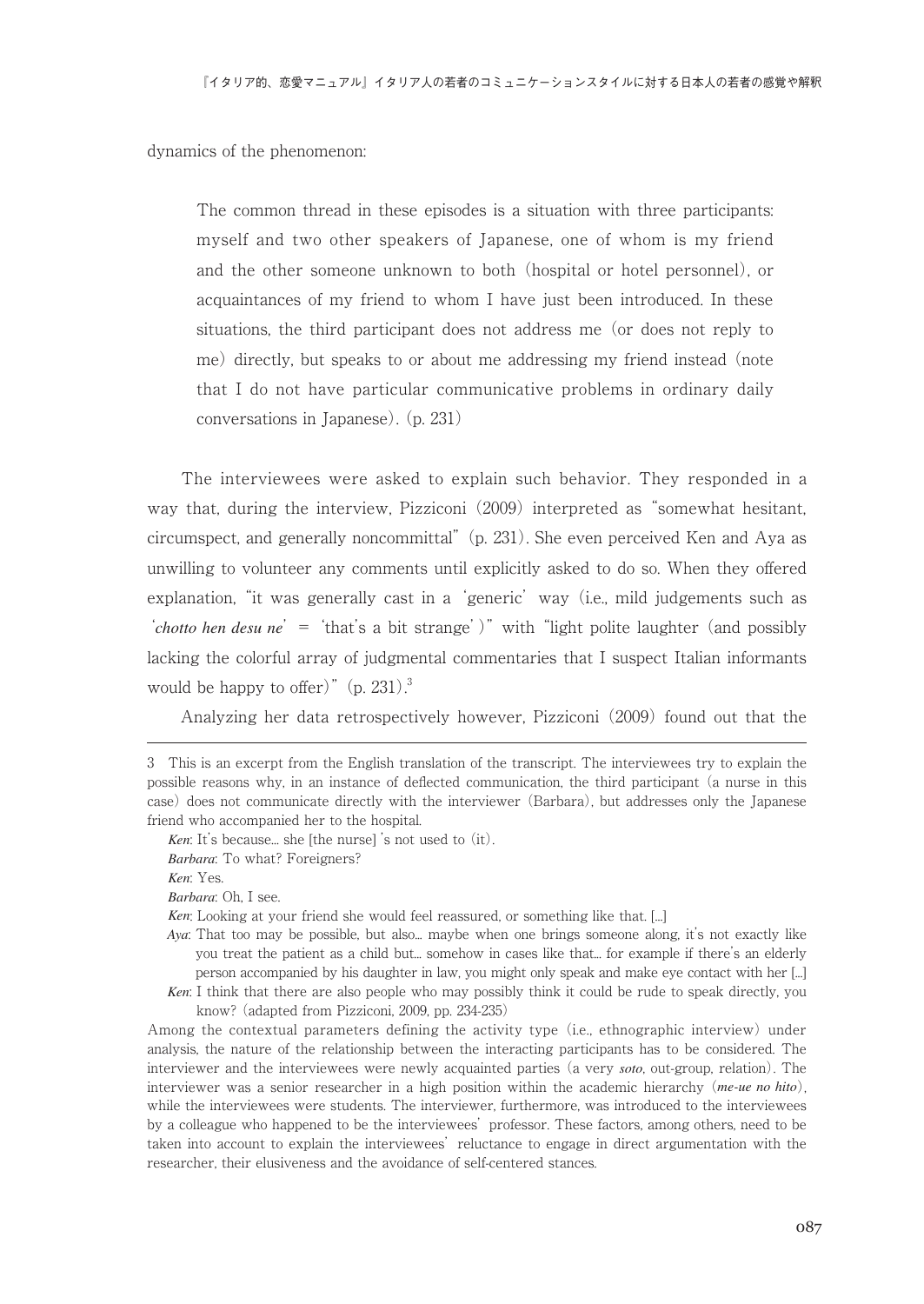ethnographic interview had been cast into two different frames:

A *competitive* one [i.e., the interviewer's], in which the participants are able to contribute with different individual stances, envisage the task as a game of minds in which a 'winning' argument leads to a specific outcome which eliminates other possible outcomes, and feel bound only by the task at hand, and a *collaborative* one [i.e, the interviewees'], in which the participants feel bound to maintain interactional alignment, envisage the task's outcome as the result of mutual agreement, and feel bound to each other in some (social, affective) capacity, beyond the task at hand. (pp. 239-240)

 The analysis of the two different framing modalities uncovered the following patterns of values determining a clear cross-cultural variation:

 • Cooperative frame: A harmonious discussion feels good (AV) Smooth conversation is beneficial (UV) Respecting others' viewpoint is good (NV)

• Competitive frame: A competitive discussion feels good (AV)

Argumentative conversation is beneficial (UV) Challenging others' viewpoints is good (NV)

 To clarify this point Pizziconi (2009) uses the term 'value' in line with Jackendoff (2007) defining it as "a conceptualized abstract property (hence not something existing in the "real" world), associated with (conceptualized) objects, persons, and actions" (p. 241) which functions as a mediator in a system of "folk logic." Values are not intended to be seen as single units: They can be broken down into sub-values of different kinds, such as affective values (AVs), normative values (NVs), utility values (UVs) etc. "Variability in what (sub-)values are associated with what entities is what engenders cross-and intra-cultural variation" (Pizziconi 2009, p. 242).<sup>4</sup>

Many ethnographic commentaries on the Japan style (e.g., Lebra, 1976; Ramsey,

<sup>4</sup> This is a practical example of how differences in individual preferences may engender intra-cultural variation in values:

<sup>&</sup>quot;For instance, in some Japanese circles, going out for a drink with colleagues at the end of the day is de rigueur (the activity therefore is associated with a high normative-value), and the social payoff (i.e., the strengthening of group membership) may also be high (a high utilityvalue), but some people may feel a strong dislike for the inebriated crowds of the late train they have to catch after the drinking session (i.e., assign the activity a low affective-value): this may alter—devalue or undermine—their overall evaluation of the event, even though they recognize the high normative-and utility-value of going out for a drink." (Pizziconi, 2009, p. 242)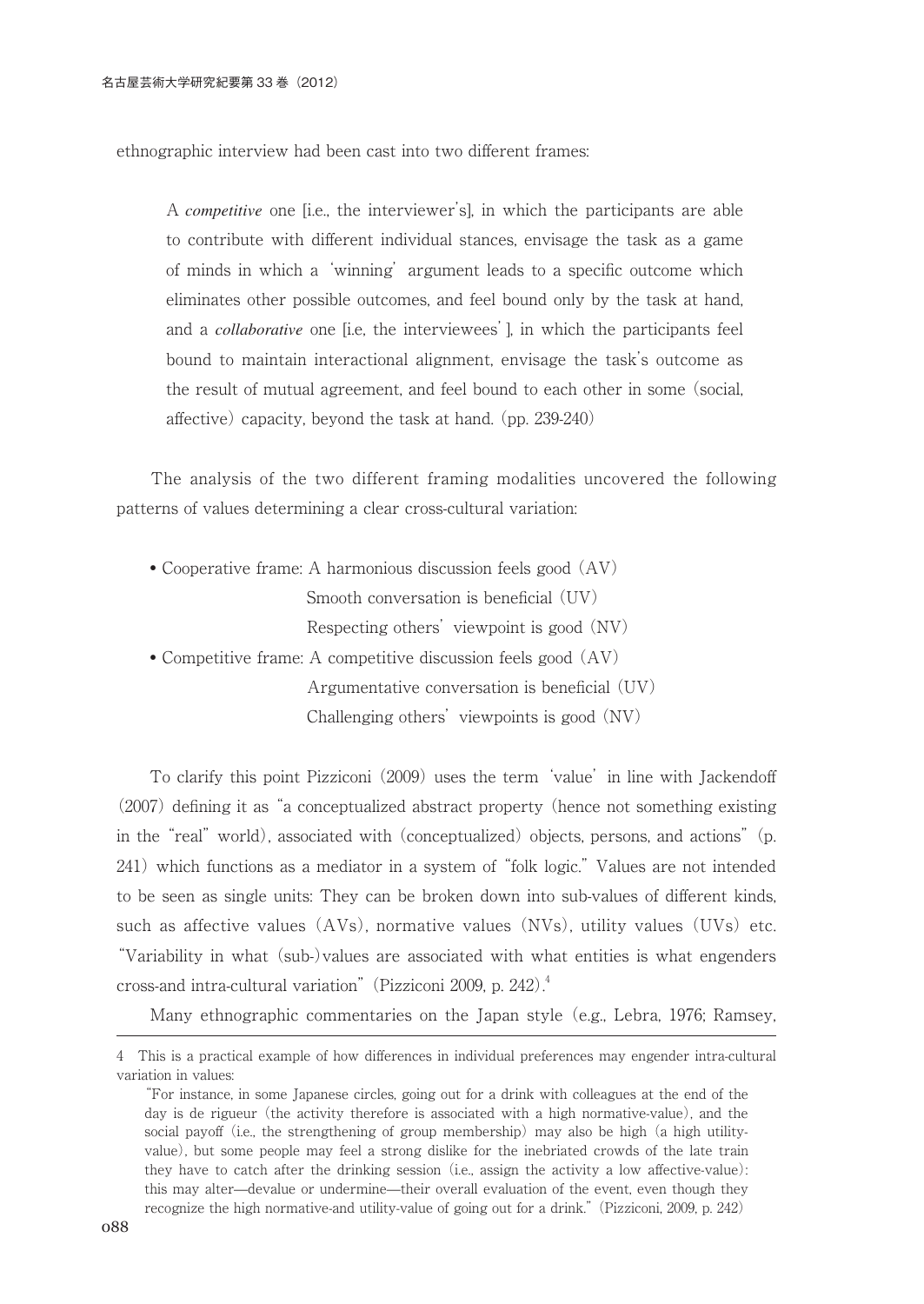1985; Tsujimura, 1987; Watanabe, 1993) have indeed analyzed, in similar cases, the types of linguistic/metalinguistic signs and the concomitant values disclosed above. Still, if we intend to observe the conversation from a non-essentialist angle, Ken and Aya's behavior needs ultimately to be seen as individual choice, although indexical of "a presupposed system of sociocultural values" (p. 241). That is to say, Ken and Aya's style is probably not a constant character of the speakers across any type of situation, nor is the same style a constant character of the Japanese as an ethnic group. However, to the extent that, in a particular activity type, the style of a speaker displays a perceivably coherent character, it would be legitimate to justify it as grounded on "a specific social and moral ideology" (Pizziconi, 2009, p. 241).

#### The study

#### Research questions

In the current study I seek to trace the constellation of values underlying my students perception and evaluation of the communication style displayed by the characters of *L'innamoramento*.

For this purpose I explore the answers to the following questions:

- (1) To what extent do young Japanese perceive the protagonists of the movie as being dissimilar to themselves, with respect to the style the characters employ across different frames (i.e., quarreling, making up after an argument, etc.) and activity types (i.e., trying to establish a friendship, going on a date, etc.)?
- (2) Do students tend to evaluate differences between them and the characters only in negative terms, or do they also look for positive attributes?
- (3) Do students focus on differences only, or are they likely to look for similarities as well?

#### Method

#### Participants

In order to collect my data I designed a questionnaire in Japanese (Appendix A), and administered it in seven different classes I was teaching at NUA during the spring semester of the academic year 2011. Among those returned, a total of 166 questionnaires were considered valid for the study.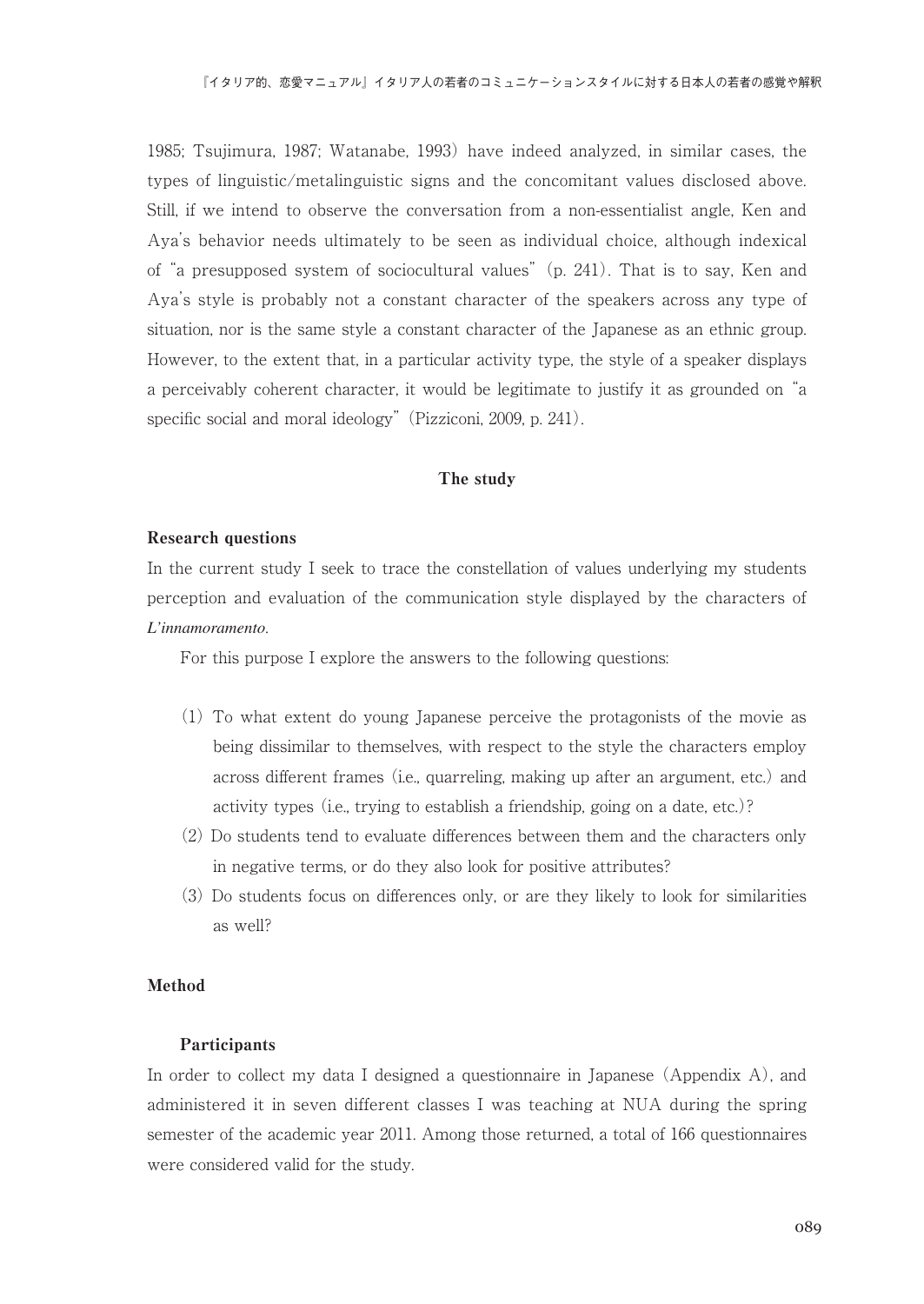The participants happened to be distributed among five classes of Italian (level A1, cf. Council of Europe, 2001), and two classes of Italian culture. Among the students attending the latter class, (taught in Japanese where knowledge of Italian did not constitute a prerequisite), some students had previously taken Italian, or were taking Italian at the time the survey was being conducted, while others had never taken an Italian class before.

 Some dialogues of the movie might have been relatively easy to understand among the students with a basic linguistic competence in Italian. The dialogues in fact featured lexicon and syntactic structures related to functions covered in the A1 syllabus, such as greeting, introducing oneself, asking/providing personal information that young people may be likely to exchange when building friendship (i.e., age, cell-phone number, etc.).

 However, since my inquiry did not focus on problems of filmic translations (at least not from a strictly linguistic point of view), I did not regard students' low level, or zerolevel of proficiency in Italian as a factor having a potential impact on their judgments.

#### **Instruments**

The questionnaire was divided into two sections. Below I provide a translation of the items, and explain the criteria I applied for constructing the questionnaire.

 Section 1 consisted of eleven closed-ended questions in which participants were asked to indicate the extent to which they agreed/disagreed with the items on a six response options Likert scale. Items were subdivided into six sub-sections, depending on the objective of the assessment. Except for question 11), which was meant to elicit a personal evaluation, questions 1 to 10 targeted the elicitation of judgments underpinning affective and normative values.<sup>5</sup>

 Section 2 comprised two open-ended questions aimed at disclosing the ideological patterns underlying the students' judgments.

<sup>5</sup> Notice that I formulated the questions drawing on responses I had previously obtained, by chance, among students attending some of my Italian classes. The following findings were basically those which caught my attention, and become the source of the present survey:

<sup>•</sup>Students defined Tommaso quite drastically a "stalker."

<sup>•</sup>Giulia and Tommaso were perceived as uninhibited and too confrontational.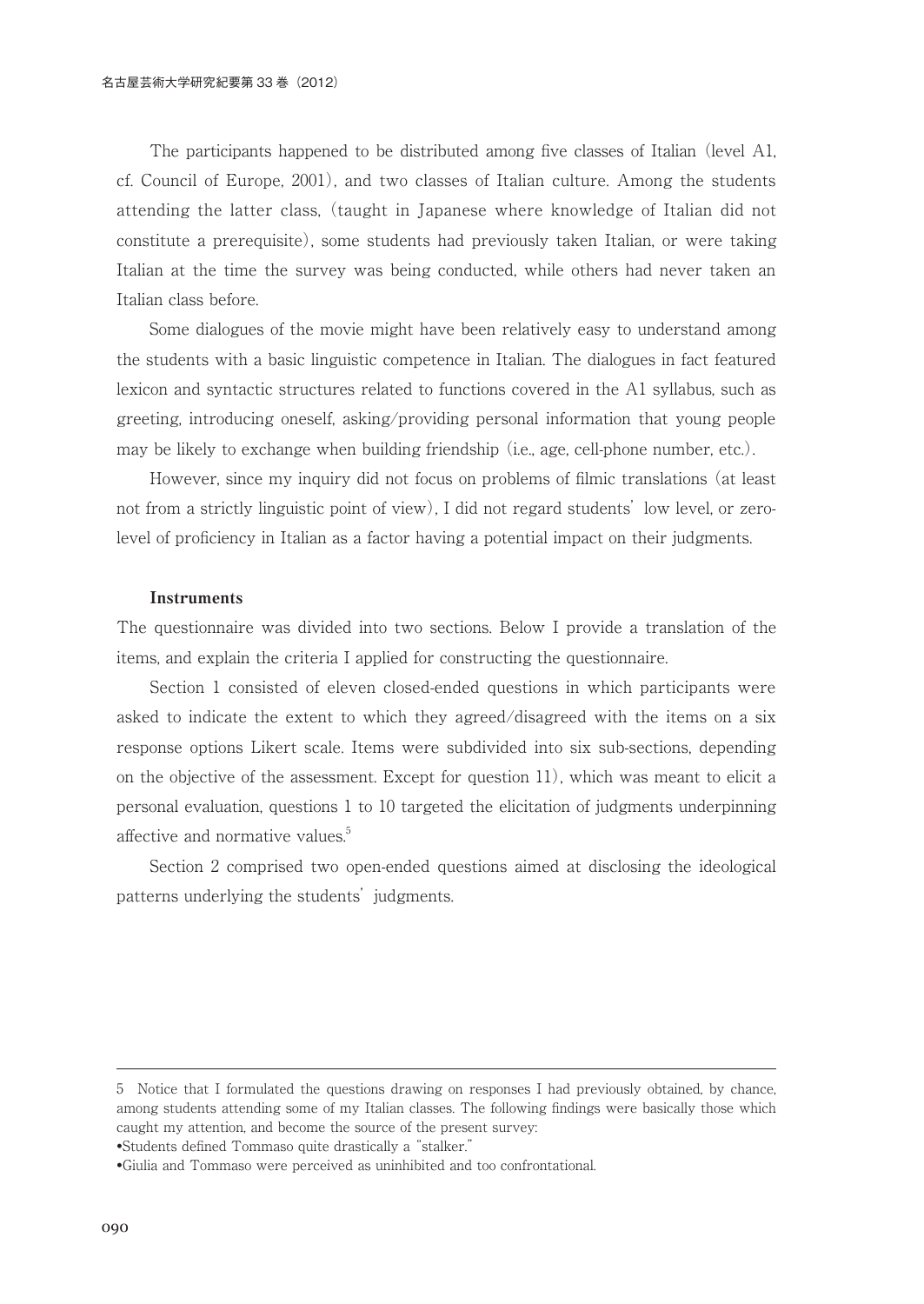|                                                                                                          | Section 1                                                                                                              |        |  |  |  |
|----------------------------------------------------------------------------------------------------------|------------------------------------------------------------------------------------------------------------------------|--------|--|--|--|
| Closed-ended questions on a six response options scale:<br>$1 =$ strongly disagree $-6 =$ strongly agree |                                                                                                                        |        |  |  |  |
| Focus                                                                                                    | Items                                                                                                                  | Values |  |  |  |
|                                                                                                          | 1) Tommaso is too direct in stating his feelings.<br>I felt uncomfortable with his openness.                           | AV     |  |  |  |
| <b>Tommaso</b>                                                                                           | 2) Tommaso acts like a "stalker."                                                                                      | NV.    |  |  |  |
|                                                                                                          | 3) Tommaso is definitely insistent, but his<br>enterprising attitude is admirable.                                     | NV/AV  |  |  |  |
| Giulia                                                                                                   | 4) The way Giulia refuses his advances is too<br>explicit, rather rude.                                                | NV     |  |  |  |
|                                                                                                          | 5) I was impressed by how clearly Giulia stated<br>her feelings.                                                       | AV     |  |  |  |
|                                                                                                          | 6) Giulia's assertiveness and confidence are<br>admirable.                                                             | NV/AV  |  |  |  |
| Me and them                                                                                              | 7) I have something in common with Tommaso<br>and Giulia. I express my feelings and<br>opinions as clearly as they do. | AV     |  |  |  |
| The Japanese and them                                                                                    | 8) Many Japanese people act and communicate<br>like Tommaso and Giulia.                                                | NV     |  |  |  |
| Characters' (dis) agreeableness                                                                          | 9) I would like to have friends like Tommaso<br>and Giulia.                                                            | AV     |  |  |  |
|                                                                                                          | 10) The way the protagonists of this movie talk<br>and behave could be said to be aggressive.                          | NV     |  |  |  |
| Overall appraisal of the movie                                                                           | 11) I found this movie interesting.                                                                                    |        |  |  |  |

| Section 2: Open-ended questions |                                                                                            |  |  |  |
|---------------------------------|--------------------------------------------------------------------------------------------|--|--|--|
| Focus<br>Items                  |                                                                                            |  |  |  |
| Personal ideology               | 12) On the whole, how would you evaluate Tommaso's<br>and Giulia's style of communication? |  |  |  |
| Dominant ideology               | 13) How would people like Tommaso and Giulia be<br>judged within Japanese society?         |  |  |  |

### Preliminary findings and discussion

#### Results from the quantitative analysis

Consistent with the responses obtained for Section 1 (see Appendix B), I hypothesized as follows: The students indeed perceived the protagonists of the movie as being dissimilar to themselves. However, this perception did not necessarily entail negative judgments. For example, although Tommaso was unquestionably seen as "a stalker" while applying his courtship techniques, his enterprising attitude and perseverance were also seen in a positive light.

 The fact that most of the students participating in the survey were female (66 %) might have influenced the judgments about Giulia whose straightforwardness was not considered inappropriate. Students felt largely sympathetic to her. Nevertheless,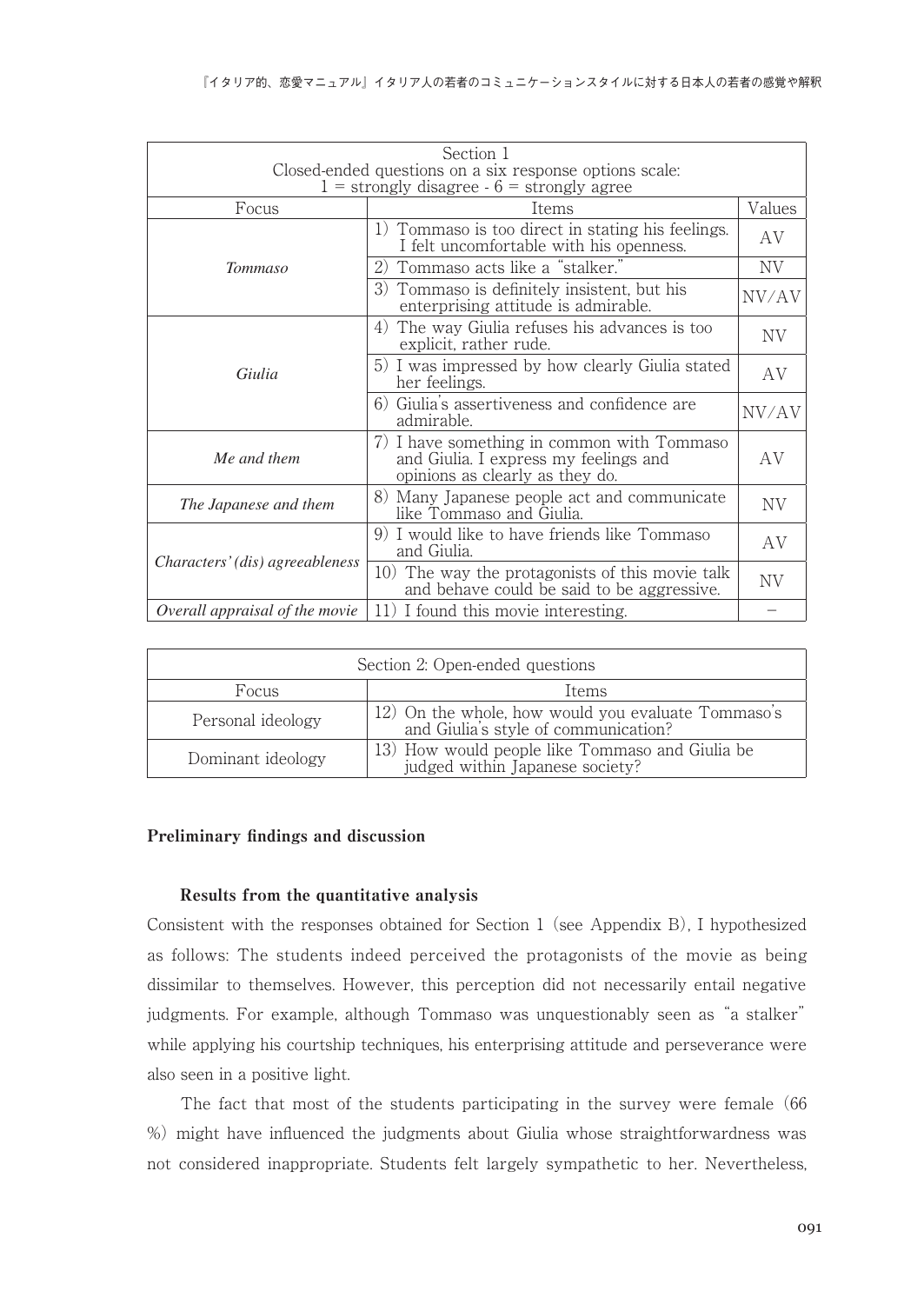students did not appear particularly willing to accept Tommaso and Giulia as potential friends. Analysis of the qualitative data may help in finding out an explanation to this. Moreover students perceived the characters as unlikely to fit into the Japanese society, and as remarkably deviant from the idea of "average" Japanese. Overall, the communication style of the characters (not only Tommaso and Giulia's, but also their friends') was perceived as moderately "aggressive."

#### Results from the qualitative analysis

Interesting findings are now emerging from the answers to the open-ended questions, the content analysis of which is still in progress. I can anticipate the following. Students perceived the characters as "*sekkyokuteki*" ('proactive,' 'uninhibited') and antagonistic, displaying a behavior remarkably different from their own behavior in similar circumstances, and deviating from the norms of the Japanese etiquette. However, this diversity was expressed in positive terms by some students who formulated affective judgments using expressions such as "*urayamashii*"('I am jealous'), and "*sugoi*"('that's impressive')—the latter term however is ambiguous and can imply some negative connotations.

 One comment caught my attention. The respondent said that through schooling Japanese children are trained to "*gaman suru*" ('endure') in order to avoid open conflicts, and build harmonious relations (NV/UV constrained by the hegemonic ideology). However, the same respondent admitted that this pedagogy can be criticized for causing distress  $(AV)$  value, of a personal kind, deviating from the dominant ideology).

 Another cluster of intriguing comments concerns the perception of intentional lying. Giulia and Tommaso, in the process of courtship, lie to each others on several occasions. I found their lies to be rather innocent, or at least, justifiable. Students however appear to perceive such behavior negatively in each of the occasions. In a brief follow up interview I had with a female student who participated in the survey, I asked some explanations specifically about this. She said that she liked Giulia very much but was disturbed by her lying, especially in one scene, at the beginning of the story, when Tommaso is doing his best to get to know her. When, after giving Giulia a ride on his bike, Tommaso politely asks Giulia for her cell-phone number, she gives him a wrong number. The above students judged such a strategy as "*gyaruppoi,*" that is, 'typical of a *gyaru*' (i.e., a type of superficial girl who follows a garish fashion, wearing blond wigs, fake lashes, fake nails, etc.) and inconsistent with Giulia's coolness.

From this I assume that students reframed Giulia according to parameters quite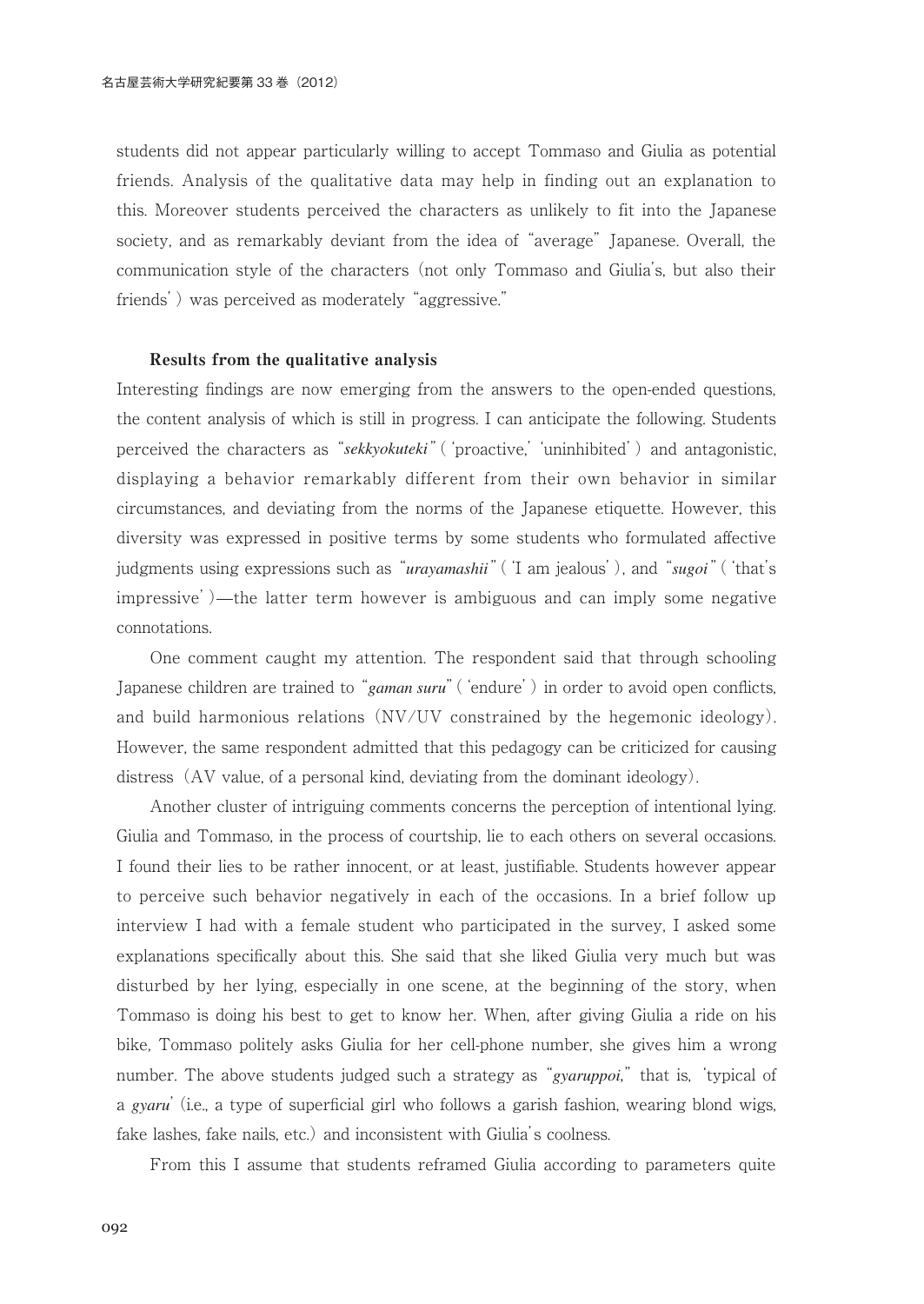different from mine (and presumably from the movie director's). In my view, Giulia's lying was unquestionably selfish but legitimate: After all, at the beginning of the story, she does not want to go out with Tommaso, whom she considers "*pesante*"('heavy,' 'boring'). In students' view however, Giulia was inconsiderate: She has built somewhat of a rapport with Tommaso, although theirs is not a '*uchi*'('in-group') relationship yet.

 I assume that the re-framing of Giulia and Tommaso's rapport as a relation of '*soto*'('out-group') is what may have caused students' surprise about the characters' disinhibition. According to Japanese framing parameters, a *soto* relation is one in which there is no place for '*amae*.' Referring to Tetsuka (1993), Miike (2003) defines *amae* as a triple need: For a sense of oneness with the other party or the members of a group, for dependence on them, and for acceptance by them "in spite of one's failures, inadequacies and vulnerabilities" (p. 99). A relation involving *amae* is possible only among *uchi* people (i.e., family members, close friends, co-workers, teammates, lovers), and implies the endorsement of a social contract that allows emotions to be freely expressed, even through explicit and egocentric stances (cf. Maynard, 1997). However, Tommaso and Giulia are not *uchi*, at least not until the end of the story, when Giulia's defenses crumble and she falls in love with the boy.

 If the protagonists of the movie are seen through the lens of the '*uchi* vs. *soto*' duality, their communication style appears incongruous. For example, after finding out about the wrong cell-phone number, Tommaso does not give up but instead goes to Giulias's work to confront her. In this respect a male students said that Tommaso should have read between lines ("*k*<sup>ū</sup> *ki wo yome!*") and given up. An impressive number of students judged his move as unexpected. Tommaso then confronts Giulia, telling her that giving a boy a wrong number with the purpose of getting rid of him is pathetic. After that two have a quarrel during which Giulia explicitly tells Tommaso: "*Tu non mi piaci. È chiaro?*" ('I don't like you. Clear enough?'), but eventually she agrees to meet him briefly, after work.

 While building rapport, Tommaso and Giulia face a number of similar conflicts, during which they display a sharp confrontational style. However they are able to make up after each quarrel, shifting from tension to calm, with a nonchalance that students judged impressive ("*sugoi* "). This continuous reversal of frames, from conflicts to harmonic conversations, reveals the characters' impulsivity. Nevertheless, if this situation is being re-framed according to the parameters of '*uchi* vs. *soto*,' such impulsivity may become problematic.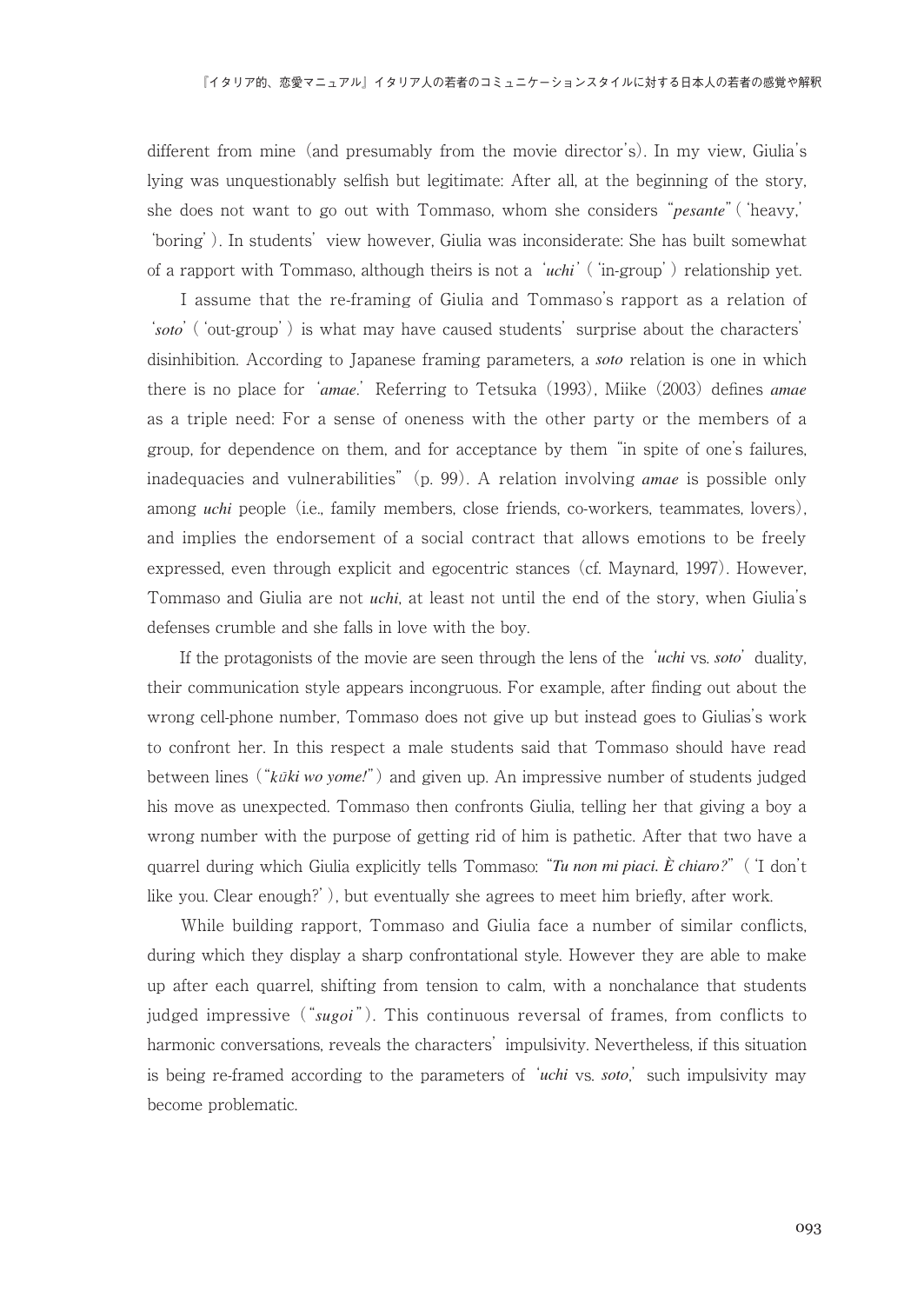#### Concluding remarks: Toward intercultural awareness

Finally, an intriguing pattern has emerged in the answers to the open-ended questions where the students have a tendency to draw a clear cut line between themselves and the characters, revealing a vision based on two opposites: 'Us vs. *muk*ō.' As Rivers (2010) pointed out (see also Law, 1995), the diversity of other languages and cultures is often expressed by the Japanese people with the term '*muk*ō,' which literally means 'that which is not us/that which is over there, outside.' This concept represents a vision of the world characterized by a binary opposition: Us vs. Them/the Others, a paradigm that focuses more on cultural differences than on cultural similarities. The problem here is that mutual respect and interest toward foreign cultures cannot be easily fostered if a particular group identity (e.g., ours) is upheld to the exclusion of all others, into usagainst-them line drawing  $(Y,Y, Kim, 2009)$ . In this respect I believe that my findings may have some pedagogical implications, especially in an age, like the present, in which Japanese students are said to be prone to insularism ('*shimaguni konj*ō').

 Both Japanese and international media (cf. Caryl 2008) have recently being reporting on the fact that young Japanese are less interested in going overseas than their peers of 20 or 30 years ago. The global economic crisis may be a determining factor in this trend. Even so, as Fukushima (2010) pointed out, it is worrying that even many young Japanese scholars seem to rely on the Internet for obtaining the information necessary to do their research, seeing little need to go overseas.

Japan has apparently become so safe, secure and comfortable that there is little incentive to go abroad, where *one has to speak foreign languages, deal with peoples of other cultures and often engage in difficult negotiations or unfamiliar and competitive situations*. This tendency of young Japanese not to venture abroad would be less of a problem if [...] Japanese society were truly global in accepting talent from around the world. However, the reality is that [...] *Japan still remains relatively closed to outsiders, even to highly trained professionals*. (Fukushima, 2010, my italics)

 This means that young Japanese who do not spend time abroad or do not have many chances to interact with foreigners from around the world "will miss the opportunity to experience the new insights, fresh perspectives and sense of discovery that can result from exposure to the stimulation, diversity, and competition found outside of Japan" (Fukushima, 2010).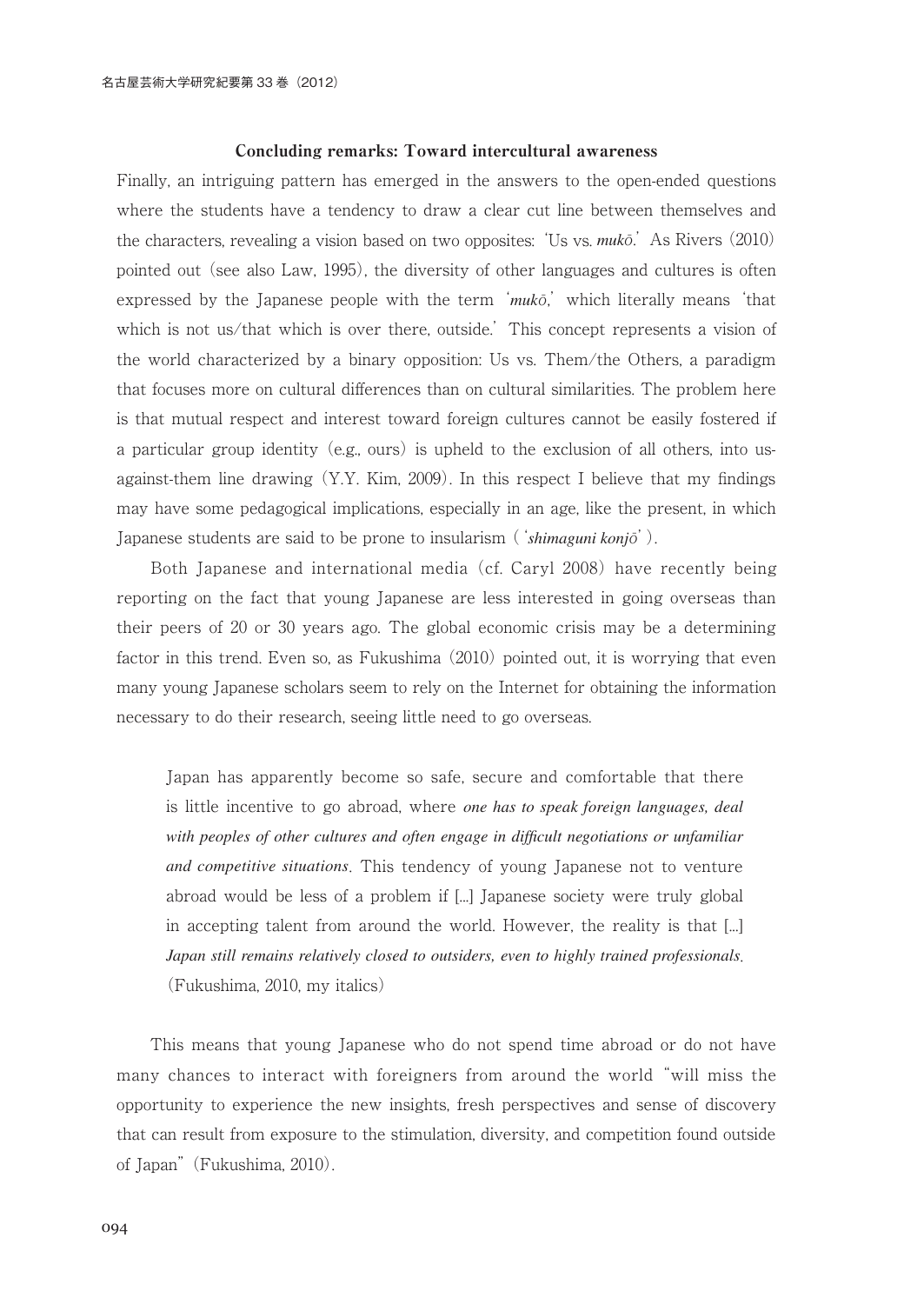I hope that this study can at least point to the importance of using movies in foreign language/foreign culture classes as a means for fostering students' interest in diversity, and for developing, if not intercultural competence at least *intercultural awareness*, that is, the learners' attentiveness and willingness to engage in a critical reflection of the values, behaviors, and forms of talks of people from other societies in comparison to their own (Byram, 2009).

#### Acknowledgements

I would like to thank Ngaire Keenan (NUA) for proofreading this paper, and Ruki Mizuno (Aichi Prefectural University of Fine Arts and Music) for helping me write the questionnaire in Japanese. I am also grateful to Carol Rinnert (Hiroshima City University) for the feedback on earlier drafts and for the generous help she offered me with the quantitative analysis. Special thanks are due to Ian Law and Pascal Gygax (University of Fribourg, Switzerland), and to Marco Mezzadri (University of Parma) for the interest they have shown in my research and for their kind hospitality.

#### References

Bateson, Gregory (1954). *A theory of play and phantasy. Steps to an ecology of mind*. New York: Ballantine.

- Befu, Harumi (1987). *Ideorogi to shite no nihon bunkaron* (The theory of Japanese culture as an ideology). Tokyo: Shisō no Kagakusha.
- Befu, Harumi (2001). *Hegemony and homogeneity: An anthropological analysis of nihonjinron*. Melbourne: Trans Pacific Press.
- Benedict, Ruth (1946). *The chrysanthemum an the sword*. New York: New American Library.
- Bond, Michael H., Vladimir Žegarak, Helen Spencer-Oatey (2000). Culture as an explanatory variable: problems and possibilities. In Helen Spencer-Oatey (ed.), *Culturally speaking: Managing rapport through talk across cultures* (pp. 47-69). London: Continuum.
- Byram, Michael (2009). Intercultural competence in Foreign languages: The intercultural speaker and the pedagogy of foreign language education. In Darla K. Deardoff (ed.), *The SAGE handbook of intercultural competence* (pp. 321-332). Thousand Oaks, CA: SAGE Publications.
- Caryl, Christian (2008, May 03). This Nation Is An Island. *Newsweek*. Retrieved May, 05, 2011 from http://www.newsweek.com/2008/05/03/this-nation-is-an-island.html#
- Council of Europe (2001). *Common European framework of reference for languages: Learning, teaching, assessment*. Cambridge: Cambridge University Press.
- Dale, Peter (1986). *The myth of Japanese uniqueness*. London: Croom Helm.
- Doi, Takeo (1971). *Amae no k*ō*z*ō (Structure of Dependence). Tokyo: Kobundo. Translated as *The anatomy of dependence* by John Bester, Tokyo: Kodansha International, 1973.
- Fukushima, Glen S. (2010, April 08). Reverse Japan's insularity. *The Japan times online*. May, 05, 2011 from http://search.japantimes.co.jp/cgi-bin/eo20100408gf.html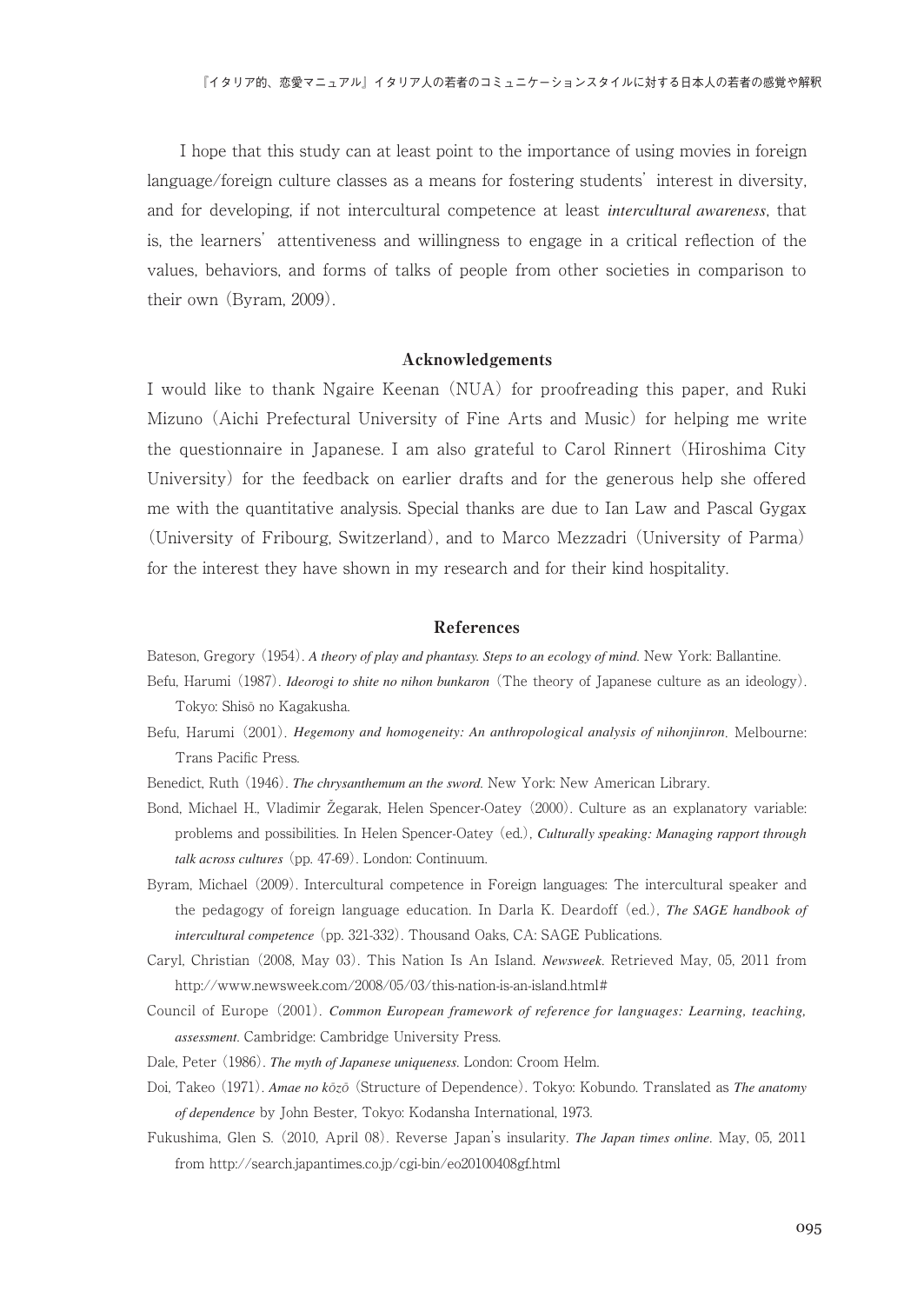Goffman, Erving (1974). *Frame analysis*. New York: Harper & Row.

- Goffman, Erving (1981). *Forms of talk*. Philadelphia: University of Pennsylvania Press.
- Hall, Edward T. (1976). *Beyond culture*. New York: Doubleday.
- Hall, Edward T. & Mildred Reed Hall (1990). *Understanding cultural differences: Germans, French and Americans*. Yarmouth: Intercultural Press.
- Holliday, Adrian (2010). Cultural descriptions as political cultural acts: An exploration. *Language & intercultural communication 10*(3): pp. 259-272.
- Hofstede, Geert (1980). *Culture's consequences: International differences in work-related values*. Beverly Hills, CA: Sage.
- Hofstede, Geert (2009a). Japan-Japanese: Geert Hofstede, Cultural Dimensions Explained. Retrieved May, 04, 2011from http://www.geert-hofstede.com/hofstede\_japan.shtml
- Hofstede, Geert (2009b). Italy-Italian: Geert Hofstede, Cultural Dimensions Explained. Retrieved May, 04, 2011 from http://www.geert-hofstede.com/hofstede\_italy.shtml

Jackendoff, Ray. Language, Consciousness, Culture: Essays on Mental Structure. MIT Press, 2007.

- Kim, Min-Sun (2005). Culture based conversational constraint theory. In William B. Gudykunst (ed.), *Theorizing about intercultural communication* (pp. 93-117). Thousand Oaks, CA: Sage.
- Kim, Young Yun (2009). The identity factor in intercultural competence. In Darla K. Deardoff (ed.). *The SAGE handbook of intercultural competence*. Thousand Oaks, CA: SAGE Publications. pp. 53-65.
- Kindaichi, Haruhiko (1975). *Nihonjin no gengo hy*ō*gen* (Linguistic expressions of the Japanese). Tokyo: Kodansha.
- Kubota, Ryuko (1998). Ideologies of English in Japan. *World Englishes 17*(3): pp. 295-306.
- Kubota, Ryuko (1999). Japanese culture constructed by discourses: Implications for applied linguistics research and ELT. *TESOL Quarterly 33*(1): pp. 9-35.
- Kumaravadivelu, Bela (2003). Problematizing cultural stereotypes in TESOL. *TESOL Quarterly 37*(4): pp. 709-719.
- Law, Graham (1995). Ideologies of English language education in Japan. *JALT Journal 17*(2): pp. 213-224.
- Lebra, Takie Sugiyama (1976). *Japanese patterns of behavior*. Honolulu: University of Hawaii Press.
- Levinson, Stephen (1979). Activity types and language. *Linguistics 17*(5/6): pp. 365-99.
- Maynard, Senko (1997), *Japanese communication: Language and thought in context*. Honolulu, HI: University of Hawaii Press.
- Miike, Yoshitaka (2003). Japanese *enryo-sasshi* communication and the psychology of *amae*: Reconsiderations and reconceptualization. *Keio communication review 25*: pp. 93-115.
- Murata, Kumiko (2011). Voices from the unvoiced: A comparative study of hidden values and attitudes in opinion-giving. *Language & intercultural communication 11*(1): pp. 6-25.
- Nakane, Chie (1967). *Tate shakai no ningen kankei: Tan-itsu shakai no riron* (Human relations in vertical society: A theory of a unitary society). Tokyo: Kodansha.
- Okamoto, Shigeko (2004). Ideology in linguistic practices and analysis. Gender and politeness in Japanese revisited. In Shigeko Okamoto, & Janet S. Shibamoto Smith (eds.), *Japanese language, gender and ideology* (pp. 38-56). Oxford: Oxford University Press.
- Pizziconi, Barbara (2009). Stereotyping communicative style in and out of the language and culture classroom: Japanese indirectness, ambiguity and vagueness. In Gómez Morón Reyes, Manuel Padilla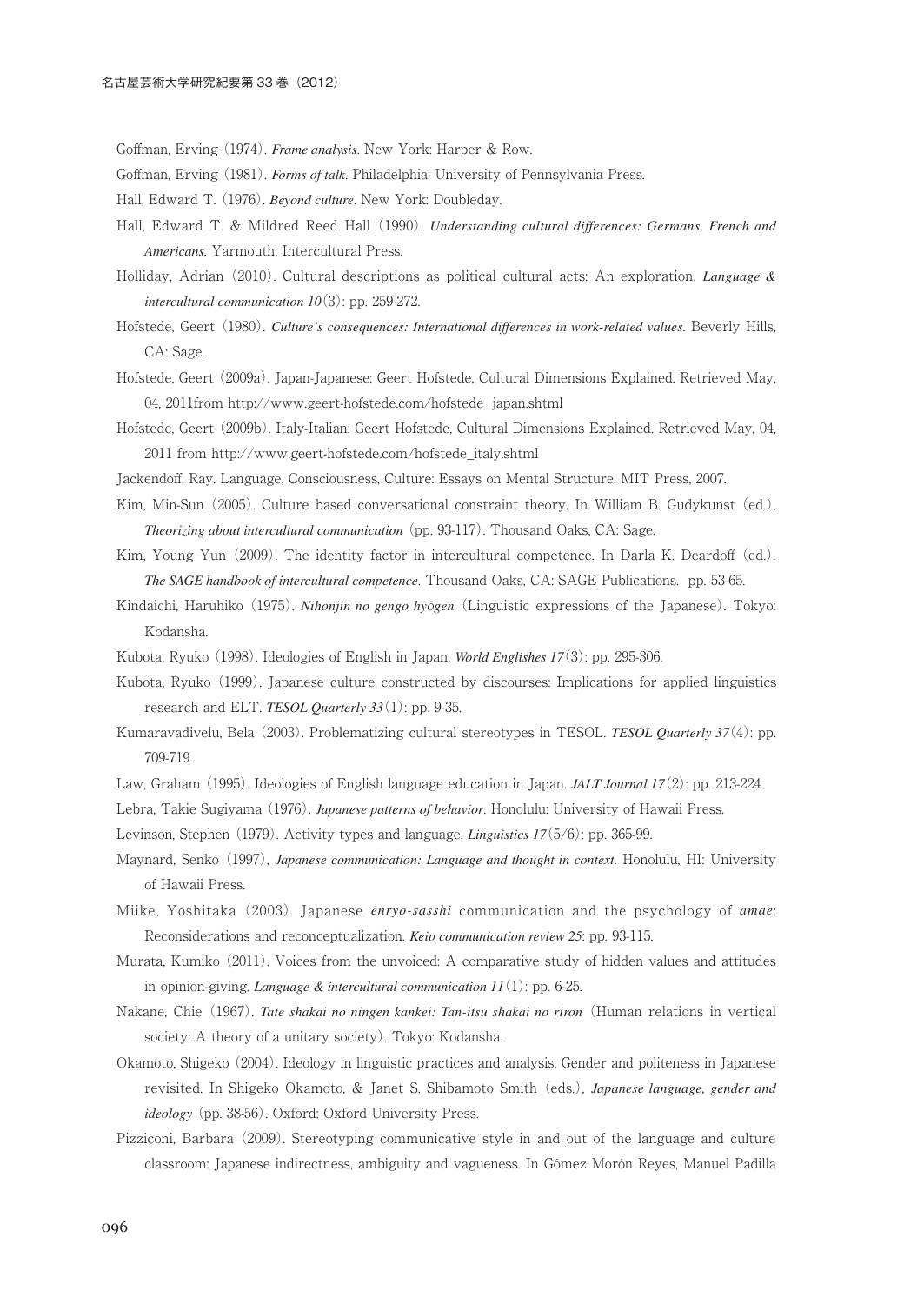Cruz, Lucía Fernández Amaya, & María de la O Hernández López (eds.), *Pragmatics applied to language teaching and learning* (pp. 221-254). Cambridge: Cambridge Scholars Publishing.

Reischauer, Edwin O. (1978). *The Japanese*. Cambridge, MA: Harvard University Press.

Rivers, Damian J. (2010). National identification and intercultural relations in foreign language learning. *Language and intercultural communication 10*(4): pp. 318-336.

Rumsey, Alan (1990). Wording, meaning and linguistic ideology. *American anthropologist 92*: 346-361.

Silverstein, Michael (1979). Language structure and linguistic ideology. In Paul R. Clyne, William Hanks, & Charles L. Hofbauer (eds.), *The elements: A parasession on linguistic units and levels* (pp.193-247). Chicago: Chicago Linguistic Society.

Sugimoto, Yoshio & Mouer, Ross (1982). *Nihonjin wa nihon teki ka* (Are the Japanese typical Japanese?). Tokyo: Toyo Keizai Shinposha.

- Tannen, Deborah (1993). *Framing in discourse*. New York: Oxford University Press.
- Thomas, Jenny (1995). *Meaning in interaction: An introduction to pragmatics*. London: Longman.
- Tezuka, Chizuko (1993). Amae kara mita nihonjin komyunikēshon to ibunka sesshoku (Communification among the Japanese from the perspective of *amae*, and its implications for intercultural encounters). *Ibunka komyunik*ē*shon kenky*ū *6*: pp. 21-44.
- Tsujimura, Akira (1987). Some characteristics of the Japanese way of communication. In D.L. Kincaid (ed.), *Communication theory: Eastern and Western perspectives* (pp. 115-126). San Diego, CA: Academic Press.
- Vogel, Ezra F. (1979). *Japan as number one*. Cambridge, MA: Harvard University Press.
- Watanabe, Suwako (1993). Cultural differences in framing: American and Japanese group discussions. In Deborah Tannen (ed.). *Framing in discourse* (pp. 176-208), New York: Oxford University Press.
- Woolard, Kathryn A. (1992). Language ideology: Issues and approaches. *Pragmatics 2*(3): pp. 235-249.
- Wierzbicka, Anna (1997). Japanese key words and core cultural values. In Anna Wierzbicka, *Understanding cultures through their key words: English, Russian, Polish, German and Japanese* (pp. 235-280). New York: Oxford University Press.
- Zamborlin, Chiara (2011, July 07). Young Japanese perception of communication strategies in Italian lovers' talks. Paper presented at the 12th IPrA Conference, Manchester UK, July 03–08, 2011 (poster session).
- Zamborlin, Chiara (2011, September 26-27). Introduzione alla pragmatica interculturale e sue implicazioni glottodidattiche (Introduction to intercultural pragmatics and its implications for educational linguistics), University of Parma (Italy), Course in Didattica dell'italiano (Italian language teaching methodology), Department of Italian studies (invited two days-lecture).
- Zamborlin, Chiara (2011, September 30). Young Japanese perception of Italians' communication styles. A case of cross-cultural mismatch in framing strategies. University of Fribourg (Switzerland), Lunchtime Seminar, Department of Psychology (invited lecture).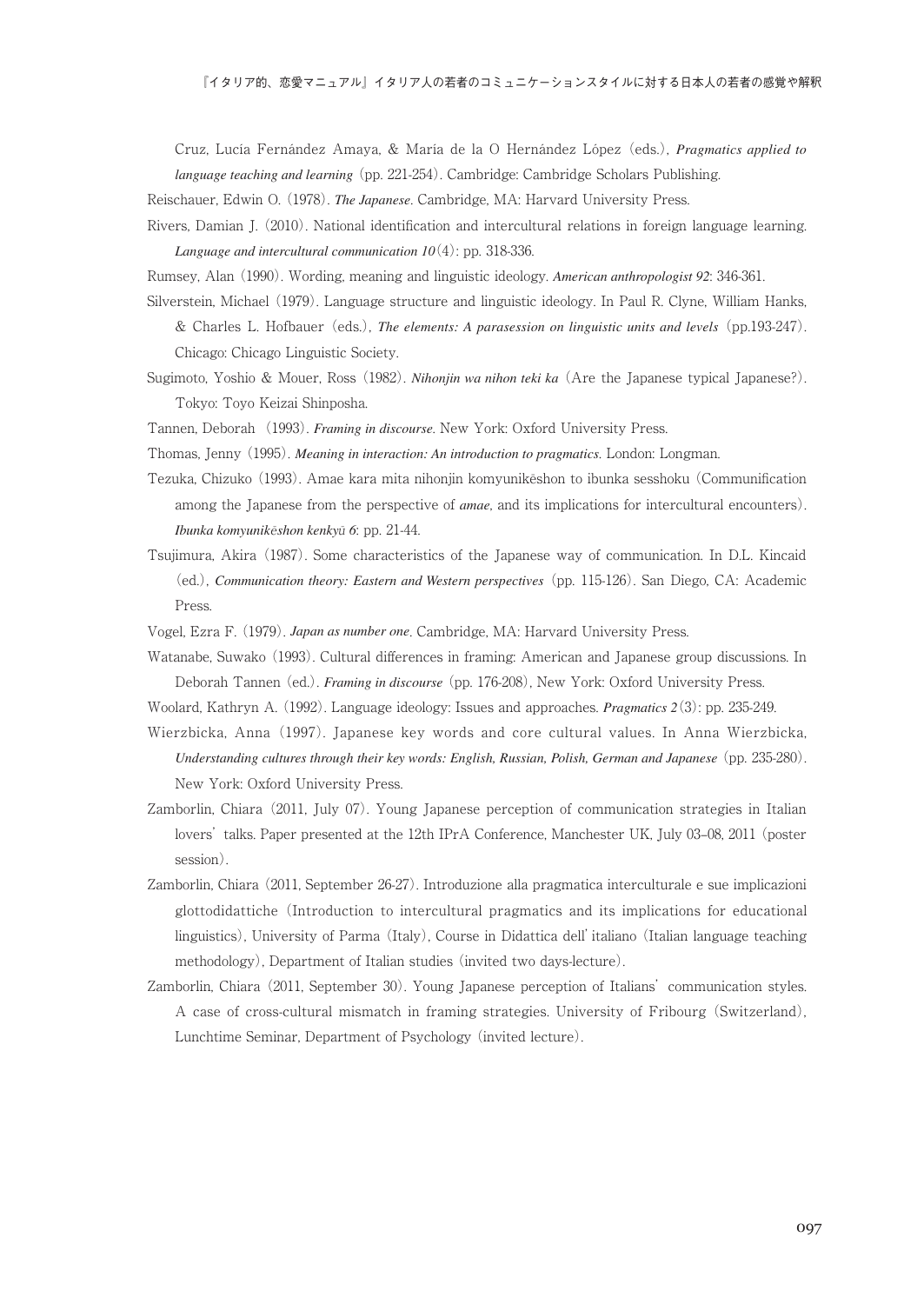| - |  |  |
|---|--|--|
|   |  |  |

## **Appendix A: The questionnaire**

# 『イタリア的、恋愛マニュアル』という映画の主人公**Tommaso**と**Giulia**のコ ミュニケーション**•**スタイルに関するアンケート調査

この調査は、イタリア人と日本人のコミュニケーション•スタイルの違いに関する研究のために 行います。先ほど見た映画『イタリア的、恋愛マニュアル』の主人公TommasoとGiuliaについて あなたの感想を聞かせてください。このアンケートは2つのパートから成り立っています。そ れぞれの指示に従い、回答を記入してください。これはテストではありませんので、「正解」 も「不正解」もありません。ただしこのアンケートは授業の一部として行われているため、記 名形式になっています。責任を持って正直に答えてください。よろしくお願いします。



パート1

このパートではあなたが次の事柄にどの程度共感できるかを、1から6の番号の中から一つを 選んで答えてください。記入漏れのないようにお願いします。

| ≏≏<br>—⊷ | 思わない<br>$\boldsymbol{z}$ | あま     | やや   | そう思う | 非常に  |
|----------|--------------------------|--------|------|------|------|
| そう思わない   |                          | そう思わない | そう思う |      | そう思う |
|          |                          |        |      |      |      |

(例)もしあなたの考えが次の内容に非常に共感できる場合、次のように記入します。

| 洋画を見る、<br>とが好きだ<br>$\sim$<br>$\ddot{\circ}$<br>، س - ۰<br>ー | - |  | $\bf{6}$ |  |
|-------------------------------------------------------------|---|--|----------|--|
|                                                             |   |  |          |  |

それでは、始めましょう。

| 1)Tommasoはあまりにも自分の気持ちを率直に伝える。彼の率直さには違和感を感じる。 1 2 3 4 5 6 |  |        |  |
|----------------------------------------------------------|--|--------|--|
| 2) Tommasoはストーカーのような人だ。                                  |  | 123456 |  |
| 3) Tommasoは確かにしつこいが、積極的なので尊敬すべき人だ。                       |  | 123456 |  |
| 4) Giuliaの断り方はあまりにもストレートで、失礼だと感じる。                       |  | 123456 |  |
| 5) Giuliaは自分の気持ちを過度にはっきりと表すので、びっくりしてしまった。 1 2 3 4 5 6    |  |        |  |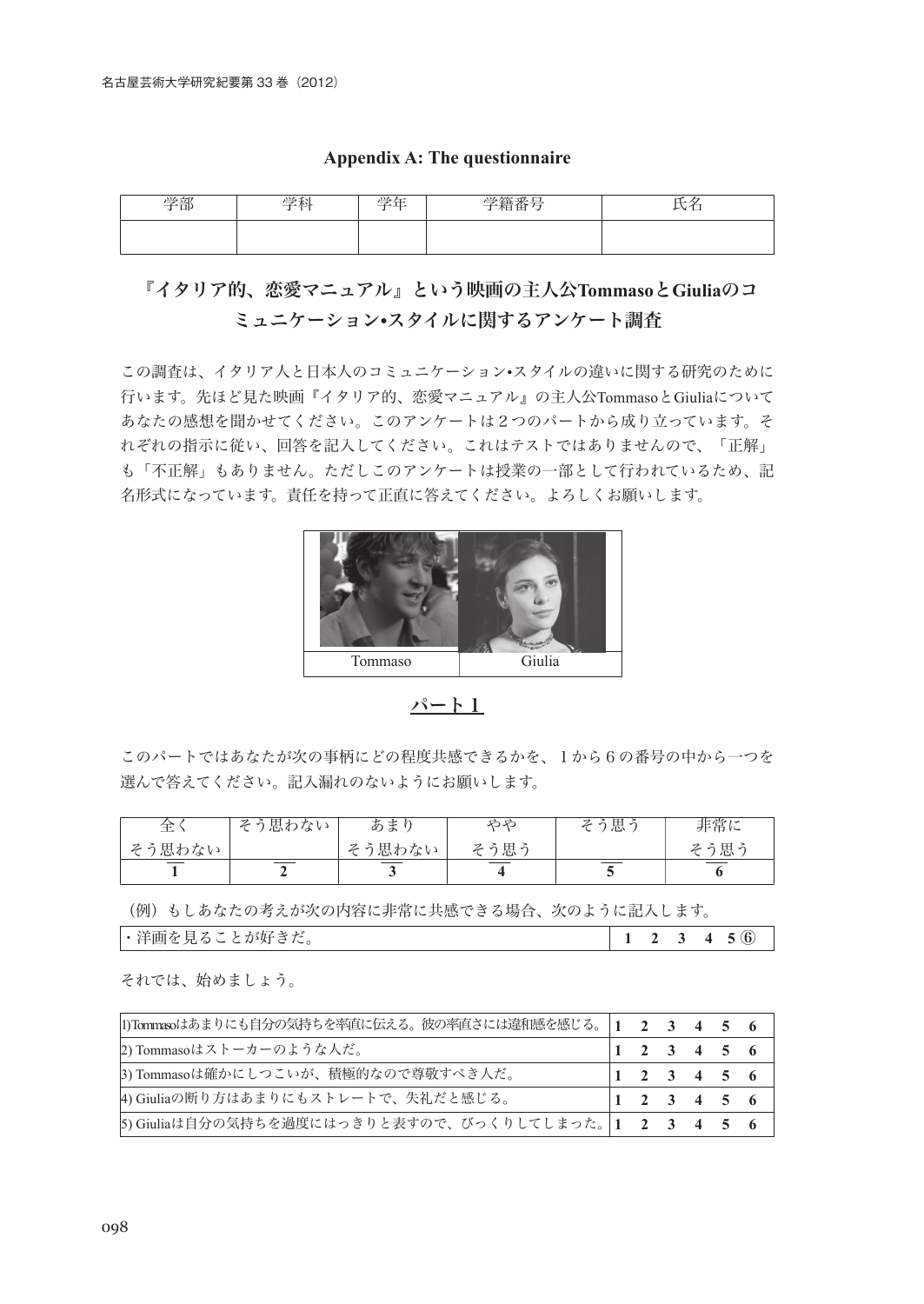| 6) Giuliaの直接的な話し方や自信は素晴らしい。                                |  |  | $1 \t2 \t3 \t4 \t5 \t6$ |  |
|------------------------------------------------------------|--|--|-------------------------|--|
| 7) 私はTommasoとGiuliaに似ている。彼らのようにはっきりと意見や気持ちを表す。 1 2 3 4 5 6 |  |  |                         |  |
| 8) 多くの日本人もTommasoとGiuliaのように振る舞う。                          |  |  | 2 3 4 5 6               |  |
| 9) 私はTommasoとGiuliaのような友達が欲しい。                             |  |  | $1 \t2 \t3 \t4 \t5 \t6$ |  |
| 10) この映画の登場人物の振る舞いや話し方は概して攻撃的だ。                            |  |  | $1 \t2 \t3 \t4 \t5 \t6$ |  |
| 11) この映画は面白かった。                                            |  |  | $1 \t2 \t3 \t4 \t5 \t6$ |  |

#### パート2

このパートでは自由に書いてください。必ず記入してください。あなたの正直な意見に興味が あります。

12) TommasoとGiuliaのコミュニケーション•スタイルについて、総じてどう思いますか?

13) 日本の社会においてTommasoとGiuliaのような人はどのように思われるでしょうか?

## ご協力をありがとうございました!

この研究について興味がありましたらどうぞお気軽に御連絡ください。 キアラ ザンボルリン 名古屋芸術大学 イタリア語・異文化研究室、東キャンパス1号館研究室607 オフィスアワー(2011年度4月から)火曜日16:30~18:00 Tel. 0568-24-0315 (内線)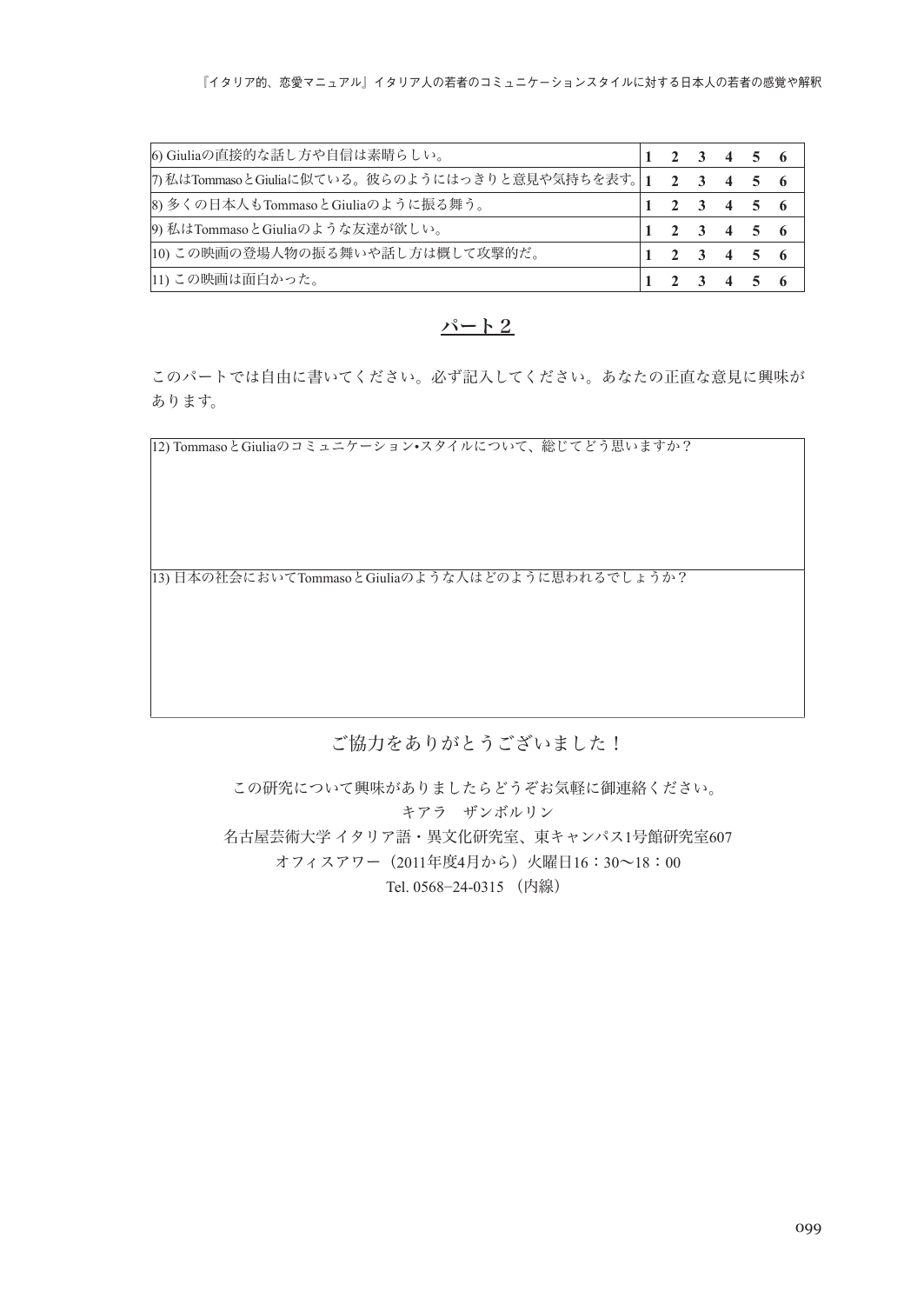

**Appendix B: Quantitative analysis' results**

| Tad. 1: Item statistics |        |                |     |  |  |
|-------------------------|--------|----------------|-----|--|--|
|                         | Mean   | Std. Deviation | N   |  |  |
| 1) TomDir               | 3.6928 | 1.35587        | 166 |  |  |
| 2) TomStalker           | 4.7651 | 1.06127        | 166 |  |  |
| 3)TomAdmir              | 3.8554 | 1.23222        | 166 |  |  |
| 4) GiuRude              | 2.5482 | 1.16285        | 166 |  |  |
| 5) GiuClear             | 3.5241 | 1.21955        | 166 |  |  |
| 6) GiuAdmir             | 4.4639 | .97011         | 166 |  |  |
| 7) TomGiuMe             | 2.3735 | 1.23299        | 166 |  |  |
| 8) JpSimTG              | 1.8313 | .84307         | 166 |  |  |
| 9) FriendTG             | 3.5602 | 1.32779        | 166 |  |  |
| 10) CharAggr            | 3.5783 | 1.28978        | 166 |  |  |
| 11) MovInter            | 4.9518 | 1.14842        | 166 |  |  |

**Tab. 1: Item statistics**